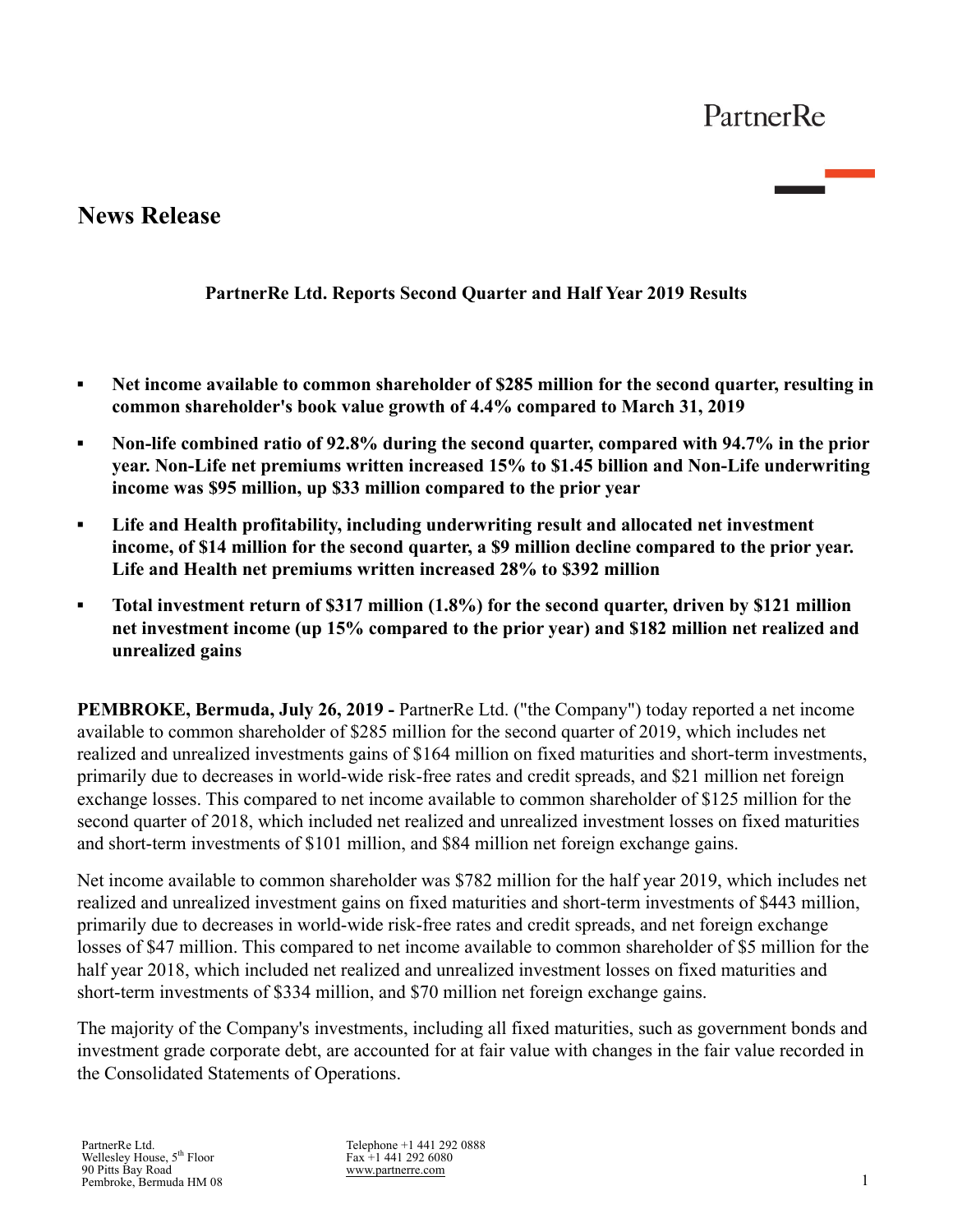## **News Release**

Commenting on results, PartnerRe President and Chief Executive Officer Emmanuel Clarke said, "We delivered solid second quarter results, driven by strong performance in our P&C segment and excellent investments results, more than offsetting loss activity in our Specialty and Life segments. This demonstrates the value of our well-diversified book of business and the positive impact of actions we took in 2018 to improve performance of our P&C and Investments portfolios."

Mr. Clarke also added: "I am encouraged by the better market conditions we are seeing in large portions of our Non-Life business. PartnerRe is well-positioned to benefit from this improved margin environment, as demonstrated by our 15% Non-Life premium growth over 2018. At the same time, we are pursuing our strategy to grow our Life and Health business, with 28% growth in premium over the past year. I am confident this positions us to deliver a strong performance for 2019 and beyond."

Highlights for the second quarter of 2019 compared to the second quarter of 2018, and for the half year 2019 compared to the same period of 2018, are included below.

Effective July 1, 2018 the executive management responsibility and reporting for U.S. health business was reallocated from the Life and Health segment to the P&C segment as part of an internal organizational change. As a result, the financial results for U.S. health business are reflected in the P&C segment for 2019 and the related 2018 comparatives have been reclassified from the Life and Health to the P&C segment to conform to current presentation.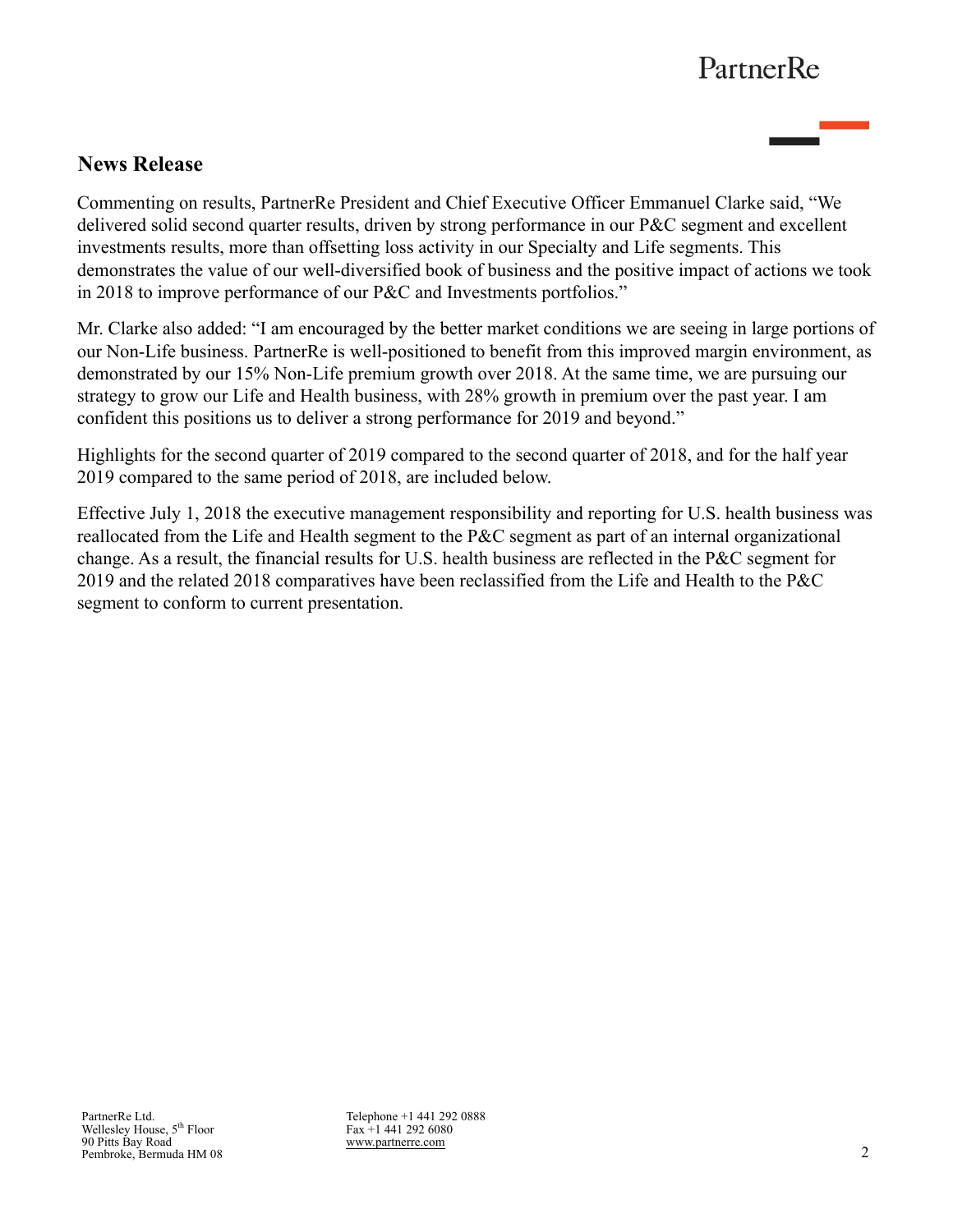## **News Release**

### **Non-Life:**

- Non-life net premiums written for the second quarter of 2019 were up 15% compared to the second quarter of 2018, driven by a 24% increase in the P&C segment, and a 5% increase in the Specialty segment.
- Non-life net premiums written were up 20% for the half year 2019 compared to the same period of 2018, driven by a 27% increase in the P&C segment and 8% increase in the Specialty segment.
- The Non-life underwriting profit was \$95 million (combined ratio of 92.8%) for the second quarter of 2019 compared to \$62 million (combined ratio of 94.7%) for the same period of 2018. The increase in profit was driven by the P&C segment which reported a combined ratio of 86.1% for the second quarter of 2019 compared to 96.9% for the second quarter of 2018, with the improvement mainly driven by a reduction in the attritional loss ratio. This improvement was partially offset by an increase in the Specialty segment combined ratio to 101.4% for the second quarter of 2019 compared to a combined ratio of 92.0% for the same period of 2018, driven by high frequency of losses in the aviation, energy, engineering and surety lines of business.
- The Non-life underwriting profit was \$119 million (combined ratio of 95.0%) for the half year 2019 compared to \$107 million (combined ratio of 94.9%) for the same period of 2018. The increase was driven by the P&C segment with a combined ratio of 86.9% for the half year 2019 compared to 98.5% for the same period of 2018. This was offset by the Specialty segment, which recorded a combined ratio of 107.1% for the half year 2019 compared to 90.0% for the same period of 2018, driven by a large loss on Ethiopian Airlines and Boeing of \$39 million (4.1 points), net of retrocession and reinstatement premiums, in the aviation line of business and higher frequency of losses in other lines of business.
- The Non-life combined ratio was adversely affected from net unfavorable prior year development of \$25 million (1.9 points) and \$15 million (0.6 points) for the second quarter and half year 2019, respectively. This compared to net favorable development of \$21 million (1.8 points) and \$56 million (2.7 points) for the second quarter and half year 2018, respectively.

### **Life and Health:**

- Net premiums written were up 28% in the second quarter of 2019, and up 23% for the half year 2019, compared to the same periods of 2018.
- Allocated underwriting result was a profit of \$14 million in the second quarter of 2019 compared to \$23 million in the second quarter of 2018, with the decline primarily driven by increased mortality experience. Allocated underwriting result was a profit of \$44 million for the half year 2019 compared to \$52 million for the same period of 2018.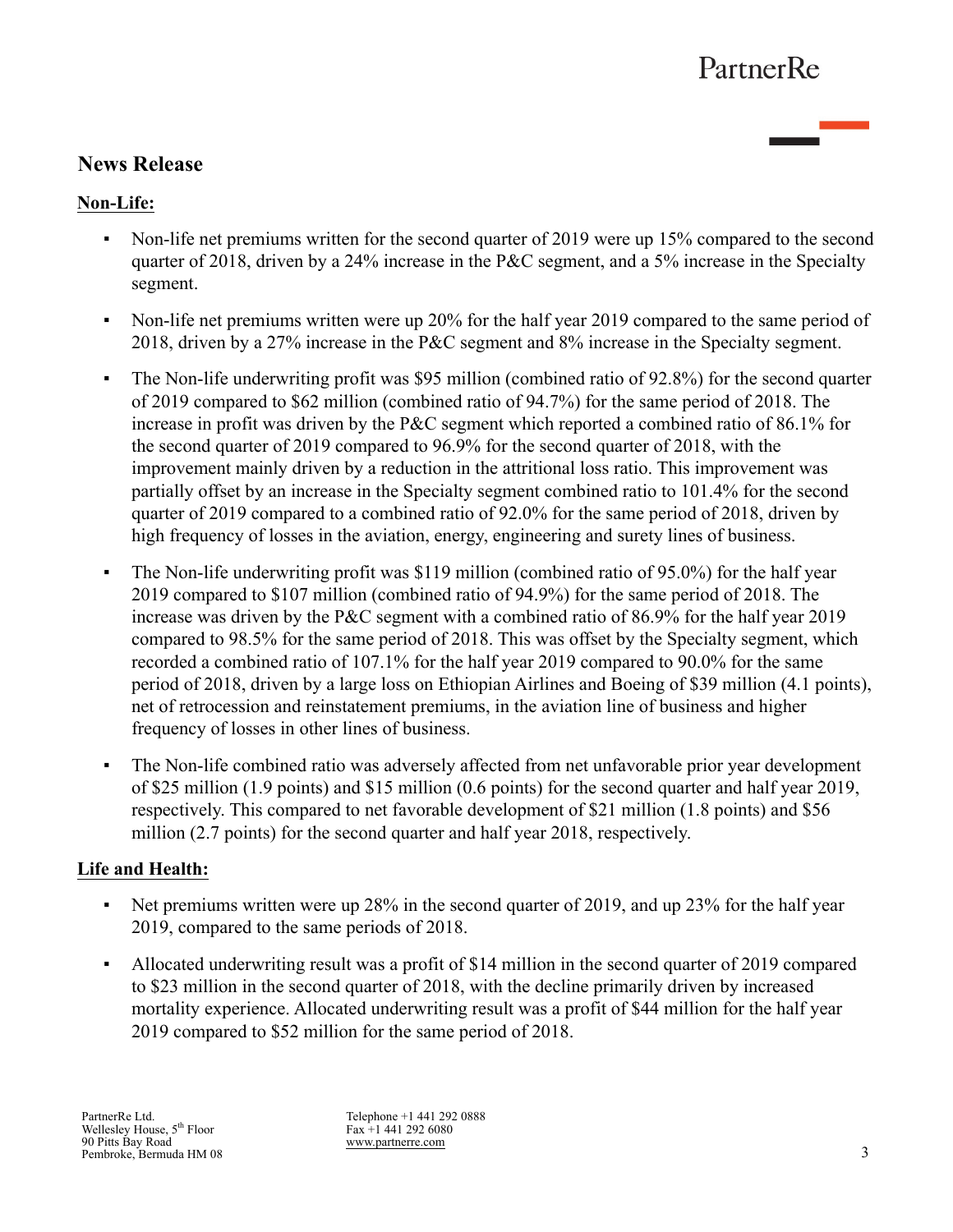## **News Release**

### **Investments:**

- Net investment return in the second quarter of 2019 was \$317 million, or 1.8%, and included net investment income of \$121 million, net realized and unrealized investment gains of \$182 million and interest in earnings of equity method investments of \$14 million. This compares to a net investment return of \$42 million, or 0.2%, for the second quarter of 2018, which included net investment income of \$105 million, net realized and unrealized investment losses of \$74 million and interest in earnings of equity method investments of \$11 million.
- Net investment return for the half year 2019 was \$917 million, or 5.3%, which included net investment income of \$231 million, net realized and unrealized investment gains of \$651 million, and interest in earnings of equity method investments of \$35 million. This compares to a negative net investment return of \$60 million, or (0.4%), for the half year 2018, which included net investment income of \$208 million, net realized and unrealized investment losses of \$296 million, and interest in earnings of equity method investments of \$28 million.
- Net investment income of \$121 million was up \$16 million, or 15%, for the second quarter of 2019 and up \$23 million, or 11% for the half year 2019, compared to the same periods of 2018, driven primarily by actions undertaken during the course of the fourth quarter of 2018 and the first quarter of 2019 to increase the yield within the investment grade fixed income portfolio.
- Net realized and unrealized investment gains of \$182 million and \$651 million in the second quarter and half year 2019, respectively, were driven by \$164 million and \$443 million, respectively, of net realized and unrealized investment gains on fixed maturities and short-term investments due to decreases in world-wide risk free rates and credit spreads, and \$18 million and \$208 million, respectively, of net realized and unrealized investment gains on equities, investments in real estate and other invested assets. Included within the \$164 million and \$443 million of second quarter and half year 2019 net realized and unrealized investment gains on fixed maturities and short-term investments was \$129 million and \$151 million, respectively, of net realized gains primarily driven by the Company's decision to reduce U.S. dollar investment grade credit exposure in the second quarter of 2019 following the significant compression in credit spreads in the first half of 2019. This compared to net realized and unrealized investment losses of \$74 million and \$296 million in the second quarter and first half of 2018, respectively, which included \$101 million and \$334 million, respectively, of net realized and unrealized investment losses on fixed maturities and short-term investments, and \$27 million and \$38 million, respectively, of net realized and unrealized investment gains on equities, investments in real estate, other invested assets and funds held-directly managed.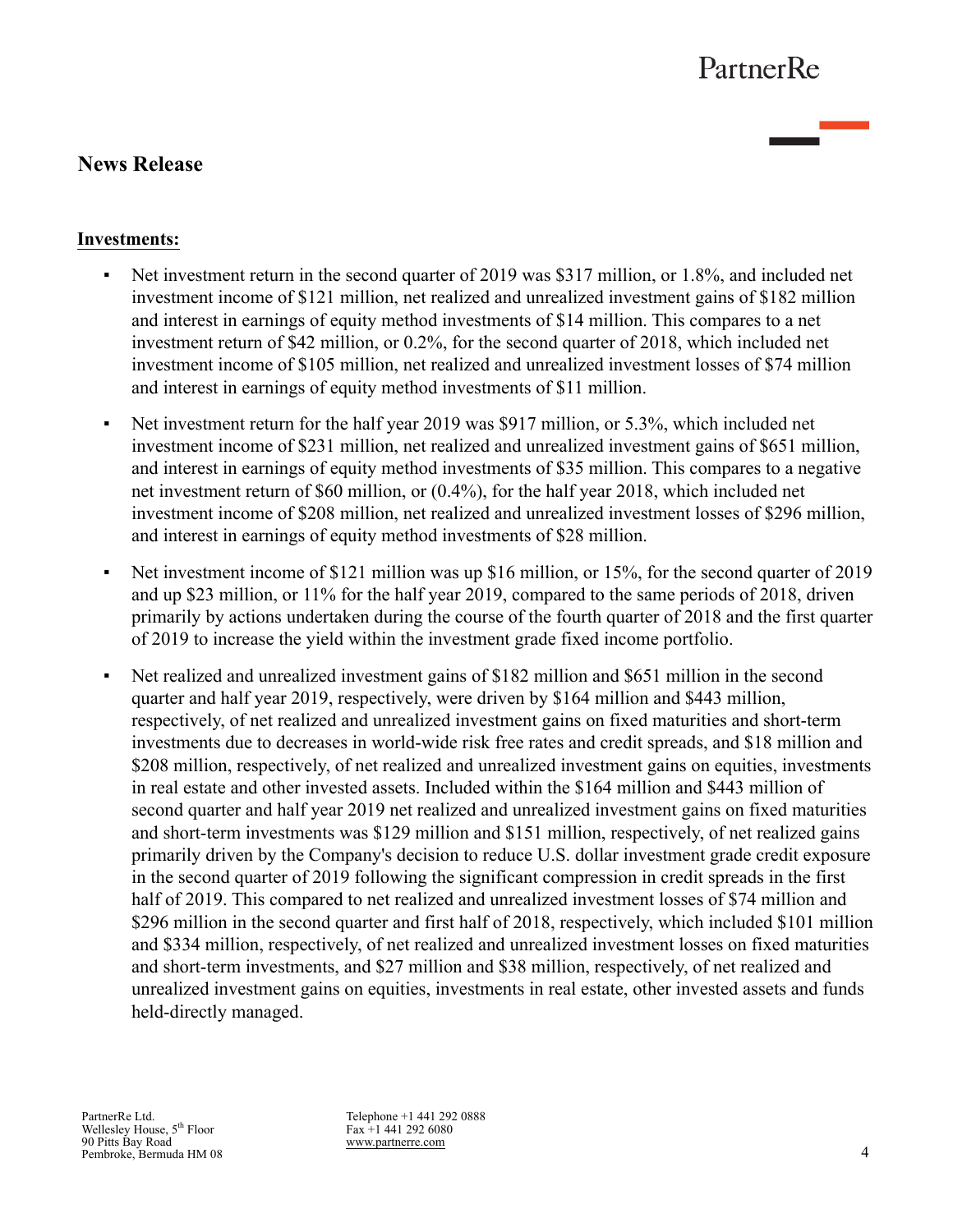## **News Release**

- The interest in earnings of equity method investments of \$14 million and \$35 million in the second quarter and half year 2019, respectively, was primarily driven by an appreciation in value of certain real estate investments held and gains on private equity investments. This compared to gains of \$11 million and \$28 million for the same periods of 2018.
- As at June 30, 2019, reinvestment rates were 2.7% compared to the Company's fixed income investment portfolio yield of 3.1% for the second quarter of 2019.

#### **Other Income Statement Items:**

- Expense ratio of 5.0% in the second quarter of 2019 (Other expenses of \$86 million) was down 0.3 percentage points compared to expense ratio of 5.3% (Other expenses of \$77 million) for the same period of 2018. Expense ratio of 5.7% for the half year 2019 (Other expenses of \$175 million) was down 0.5 percentage points compared to expense ratio of 6.2% (Other expenses of \$164 million) for the same period of 2018.
- Net foreign exchange losses were \$21 million in the second quarter of 2019 and \$47 million for the half year 2019, compared to gains of \$84 million and \$70 million for the same periods of 2018. Losses in 2019 were mainly driven by the depreciation of the U.S. dollar against certain major currencies and hedging costs, while gains in 2018 were driven by the appreciation of the U.S. dollar against certain foreign currencies, partially offset by hedging costs.
- Interest expense was \$11 million and \$22 million in the second quarter and half year 2019, respectively, while preferred dividends were \$12 million and \$23 million in the second quarter and half year 2019, respectively, and were comparable to the same periods of 2018.
- Income tax expense was \$30 million on pre-tax income of \$326 million in the second quarter of 2019 compared to an expense of \$9 million on pre-tax income of \$146 million for the same period of 2018. Income tax expense was \$75 million on pre-tax income of \$880 million for the half year 2019 compared to a benefit of \$6 million on pre-tax income of \$22 million for the half year 2018. These amounts were primarily driven by the geographical distribution of pre-tax profits and losses.

#### **Balance Sheet, Capitalization and Cash Flows:**

▪ Total investments and cash and cash equivalents were \$18.5 billion at June 30, 2019, up 13.6% compared to December 31, 2018. The increase to June 30, 2019 was primarily driven by the \$917 million net investment return for the half year 2019, the increase in payable for securities purchased to \$916 million as at June 30, 2019 from \$80 million as at December 31, 2018, and the issuance of \$500 million Senior Notes due 2029 during the second quarter of 2019, the proceeds of which were used to early redeem the Senior Notes due 2020 on July 19, 2019.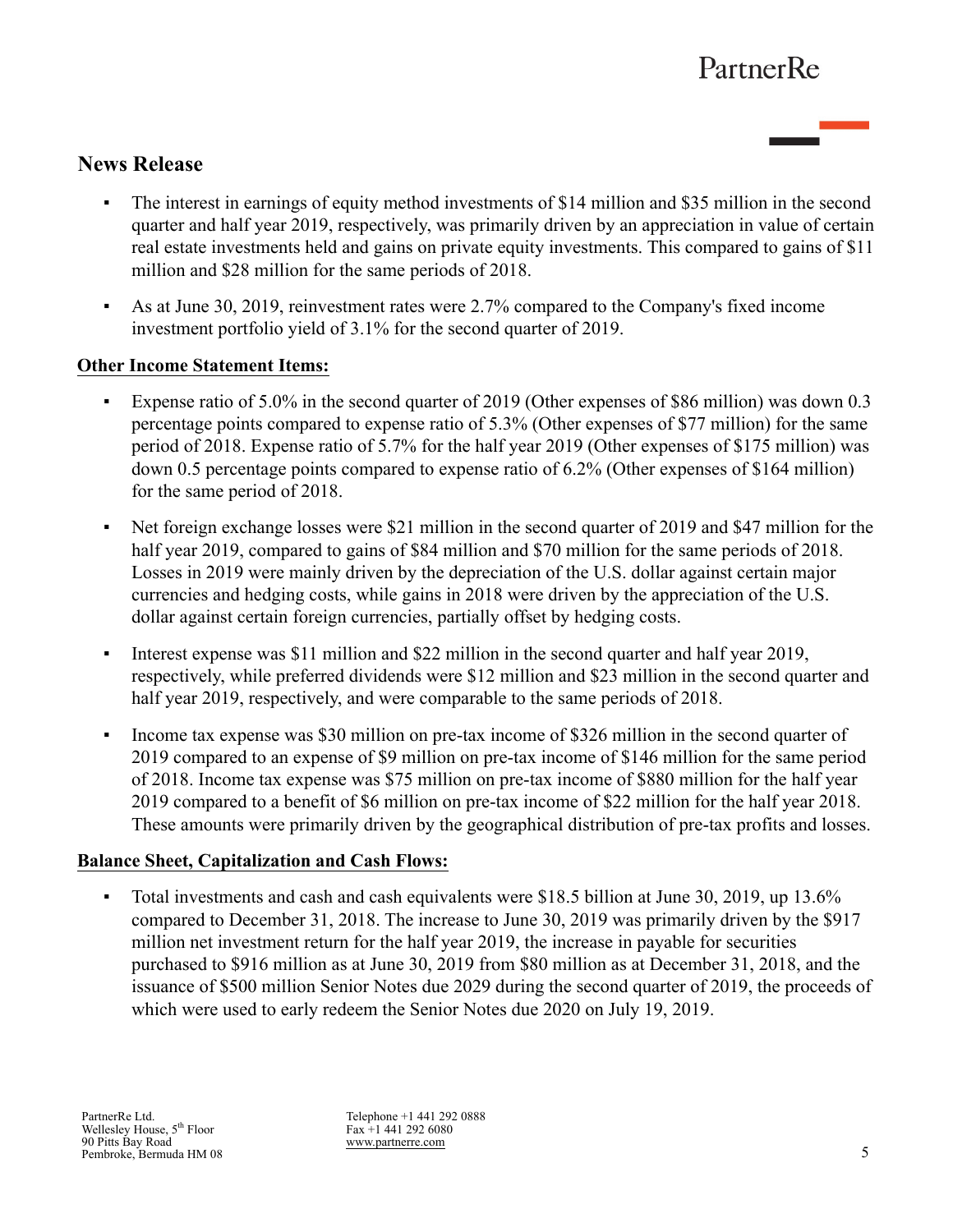## **News Release**

- Cash and cash equivalents, fixed maturities, and short-term investments, which are government issued or investment grade fixed income securities, were \$14.2 billion at June 30, 2019, representing 77% of the total investments and cash and cash equivalents.
- The average credit rating of the fixed income portfolio at June 30, 2019 was AA, an increase compared to the A-rated average credit rating at December 31, 2018. The improvement in the average credit quality of the fixed income portfolio was due to a \$2.5 billion reduction in the investment grade corporate bond portfolio (primarily in BBB-rated credit) and a \$2.1 billion increased allocation to AAA-rated fixed income securities undertaken during the second quarter of 2019. The expected average duration of the fixed income portfolio at June 30, 2019 was 3.3 years, while the average duration of the Company's liabilities was 4.7 years.
- There were no dividends declared or paid to common shareholders in the second quarter of 2019 or in the same period of 2018. Dividends declared and paid to common shareholders for the half year 2019 were \$80 million compared to \$48 million for the half year 2018. In July 2019, the Company declared a dividend to common shareholders of \$120 million to be paid in the third quarter of 2019.
- Total capital was \$9.2 billion at June 30, 2019, up 15.5% compared to December 31, 2018, primarily due to net income for the half year 2019 and the issuance of the \$500 million Senior Notes due 2029 during the second quarter of 2019 (the proceeds of which were used to early redeem the Senior Notes due 2020 on July 19, 2019), partially offset by dividends on preferred and common shares.
- Common shareholder's equity (or book value) of \$6.6 billion and tangible book value of \$6.0 billion at June 30, 2019 increased by 12.7% and 14.2% respectively compared to December 31, 2018, primarily due to the net income available to common shareholder for the half year 2019 and the foreign currency translation adjustment, partially offset by dividends on common shares. Book value, excluding dividends on common shares for half year 2019, was up 14.1% compared to December 31, 2018.
- Cash provided by operating activities, which include cash flows related to net investment income and underwriting operations, was \$217 million in the second quarter of 2019 compared to \$127 million in the second quarter of 2018 and \$309 million for the half year 2019 compared to \$91 million for half year 2018. The increases for the second quarter and half year 2019 over the same periods in 2018 were primarily driven by increases in cash flow from underwriting operations.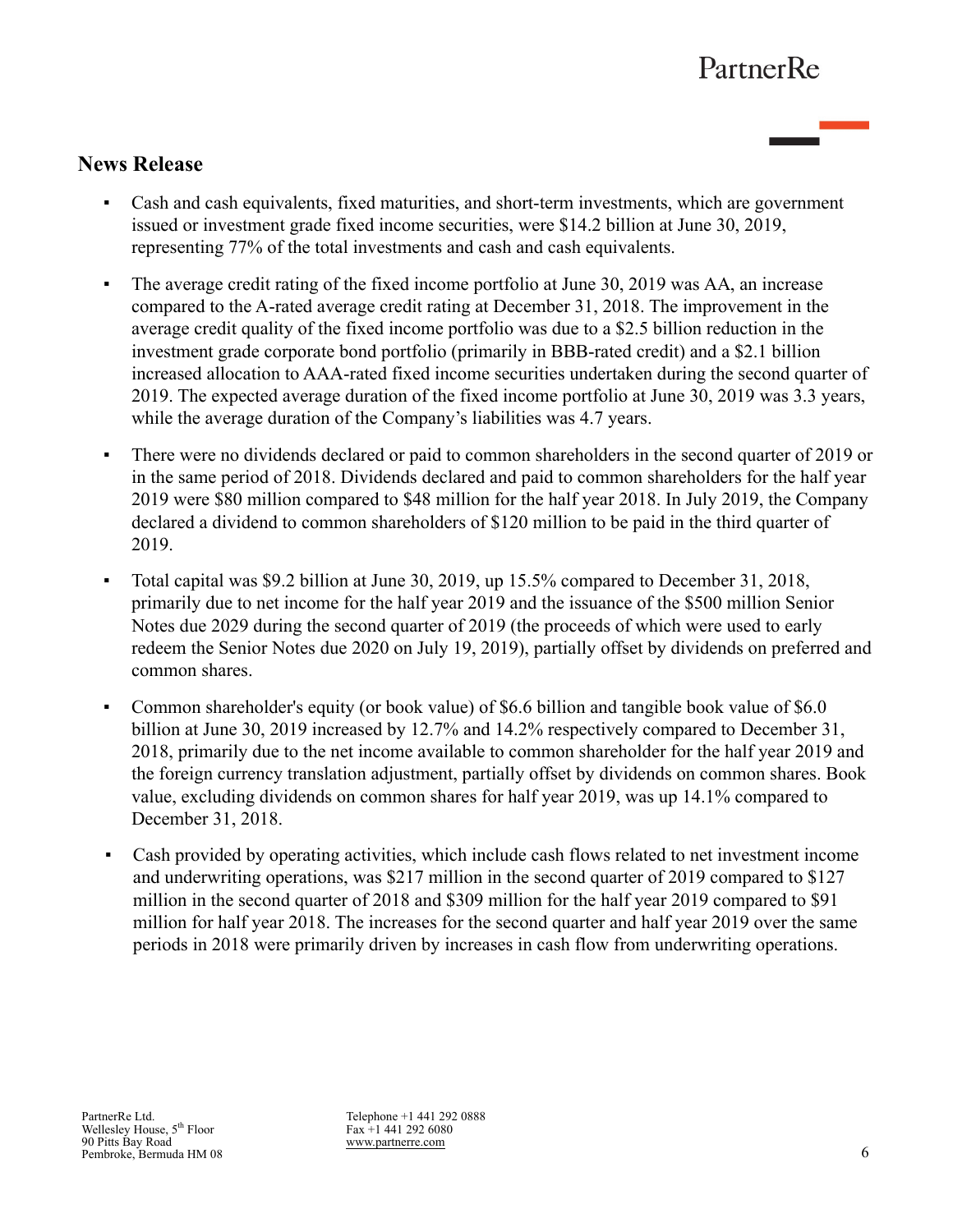### **News Release**

▪ On May 28, 2019, the Company submitted its required Financial Condition Report (FCR) for the year ended December 31, 2018 to the Company's Group regulator, the Bermuda Monetary Authority. The FCR includes, among other disclosures, the Group's required and available statutory capital. The Company uses the standard Bermuda Solvency Capital Requirement (BSCR) model to assess the Enhanced Capital Requirement (ECR) or required statutory capital and surplus. In the FCR, the Company reported an ECR of \$2,680 million, Available Economic Statutory Capital and Surplus of \$8,682 million, and a BSCR ratio of 324% as of December 31, 2018. Effective January 1, 2016, Bermuda was deemed Solvency II equivalent under the European Union's (EU) Solvency II initiative.

**\_\_\_\_\_\_\_\_\_\_\_\_\_\_\_\_\_\_\_\_\_\_\_\_\_\_\_\_\_\_\_\_\_\_\_\_\_\_\_**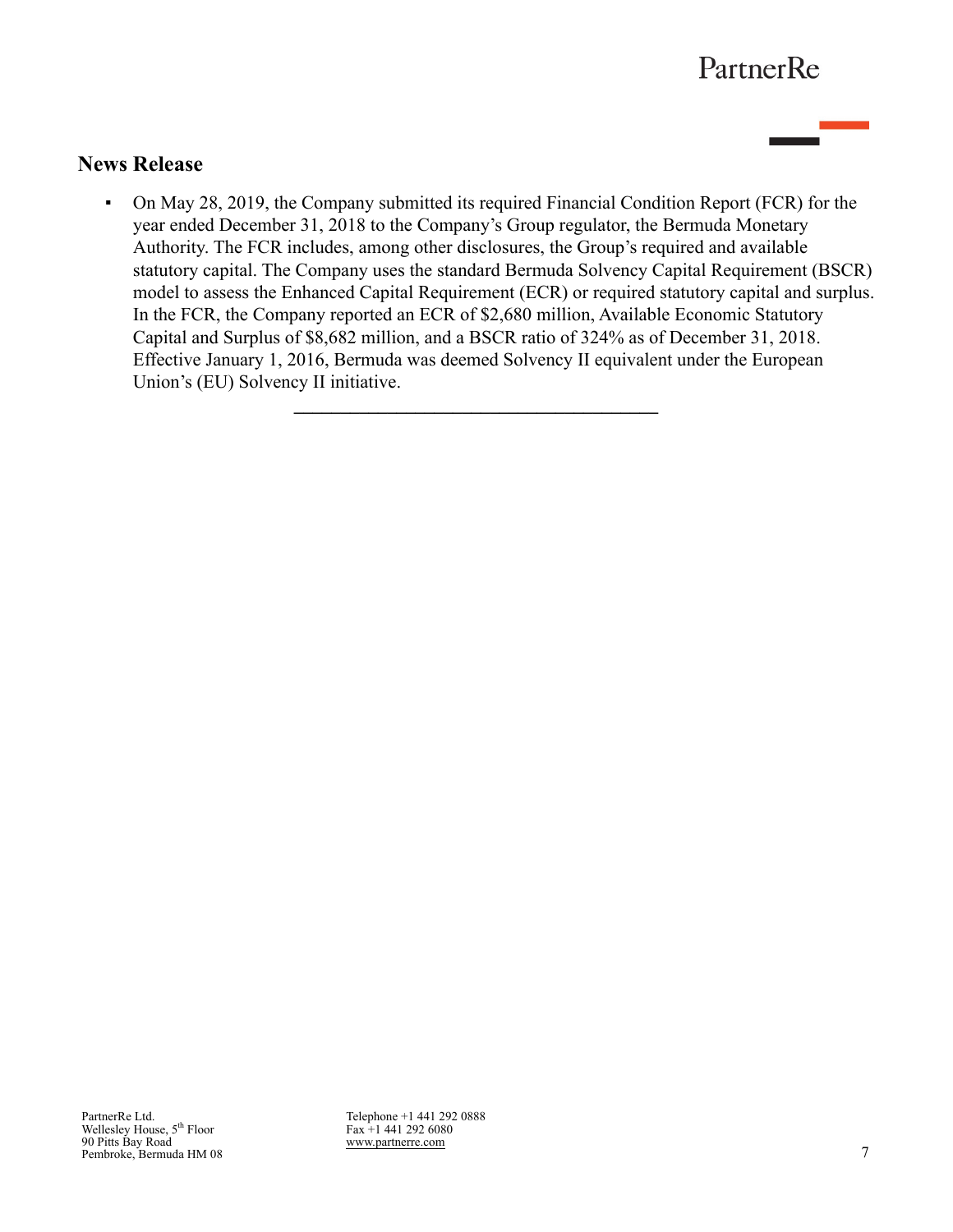## **News Release**

**PartnerRe Ltd. is a leading global reinsurer that helps insurance companies reduce their earnings volatility, strengthen their capital and grow their businesses through reinsurance solutions. Risks are underwritten on a worldwide basis through the Company's three segments: P&C, Specialty, and Life and Health. For the year ended December 31, 2018, total revenues were \$5.6 billion. At June 30, 2019, total assets were \$25.9 billion, total capital was \$9.2 billion and total shareholders' equity was \$7.3 billion. PartnerRe maintains strong financial strength ratings as follows: A.M. Best A / Moody's A1 / Standard & Poor's A+.** 

*PartnerRe on the Internet:* [www.partnerre.com](http://www.partnerre.com)

*Please refer to the "Financial Information - Annual Reports" section of the Company's website for a copy of the Company's Annual Report on Form 20-F at:* [www.partnerre.com/financial-information/annual-reports/](http://www.partnerre.com/financial-information/annual-reports/)

**Forward-looking statements contained in this press release are based on the Company's assumptions and expectations concerning future events and financial performance and are made pursuant to the safe harbor provisions of the Private Securities Litigation Reform Act of 1995. Such statements are subject to significant business, economic and competitive risks and uncertainties that could cause actual results to differ materially from those reflected in the forward-looking statements. PartnerRe's forward-looking statements could be affected by numerous foreseeable and unforeseeable events and developments such as exposure to catastrophe or other large property and casualty losses, credit, interest, currency and other risks associated with the Company's investment portfolio, adequacy of reserves, levels and pricing of new and renewal business achieved, changes in accounting policies, risks associated with implementing business strategies, and other factors identified in the Company's reports filed or furnished with the Securities and Exchange Commission. In light of the significant uncertainties inherent in the forward-looking information contained herein, readers are cautioned not to place undue reliance on these forward-looking statements, which speak only as of the dates on which they are made. The Company disclaims any obligation to publicly update or revise any forward-looking information or statements.** 

**The Company's estimate for recent catastrophic losses is based on a preliminary analysis of the Company's exposures, the current assumption of total insured industry losses and preliminary information received from certain cedants to date. There is material uncertainty associated with the Company's loss estimates given the nature, magnitude and recency of these loss events and the limited claims information received to date. The ultimate loss therefore may differ materially from the current preliminary estimate.**

| <b>Contacts:</b> | PartnerRe Ltd.                   |
|------------------|----------------------------------|
|                  | $(441)$ 292-0888                 |
|                  | Investor Contact: Ryan Lipschutz |
|                  | Media Contact: Celia Powell      |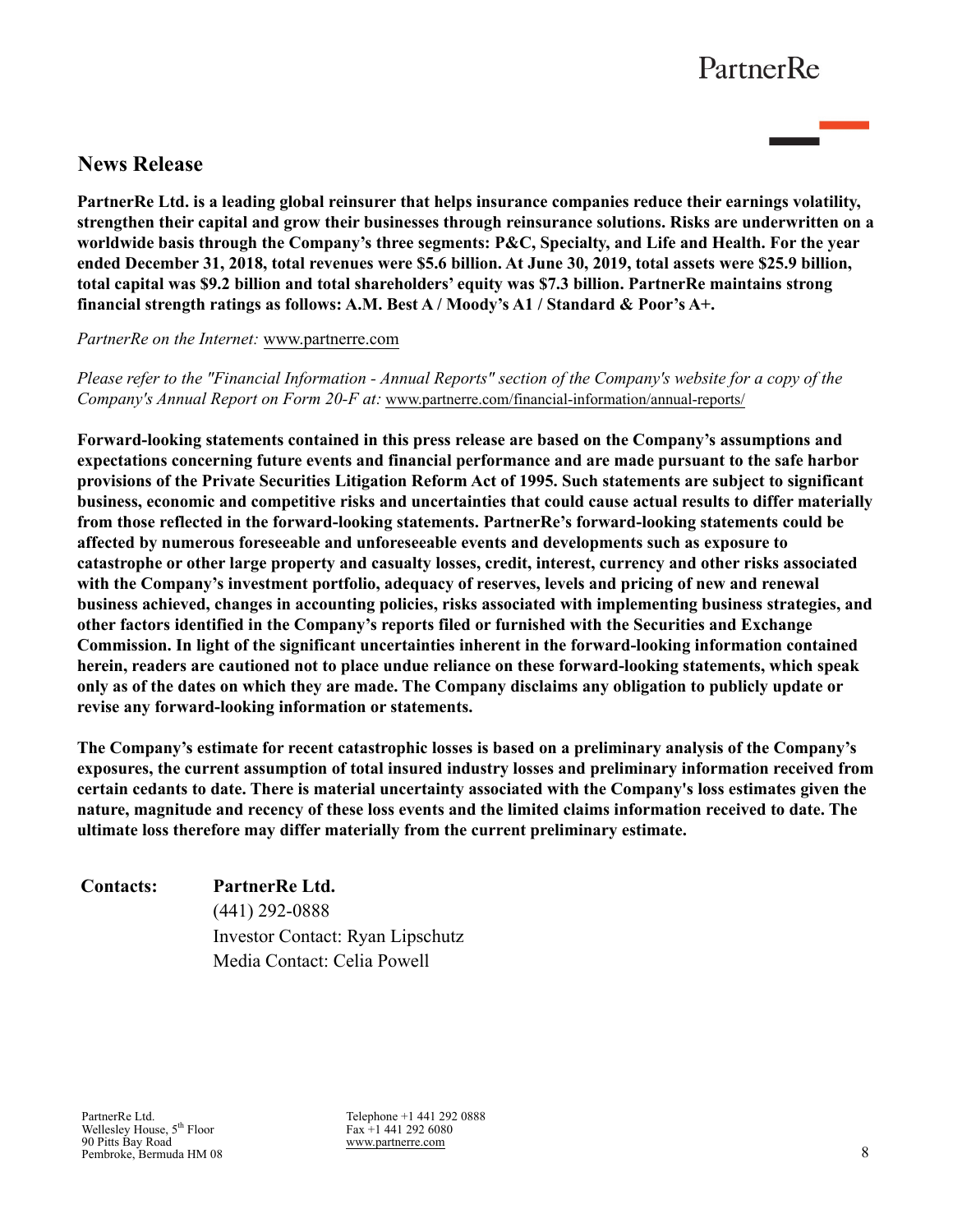### **PartnerRe Ltd. Consolidated Statements of Operations and Comprehensive Income (Loss) (1)**

(Expressed in thousands of U.S. dollars)

(Unaudited)

|                                                                                     | For the three months ended |               |                    |               |             | For the six months ended |              |               |
|-------------------------------------------------------------------------------------|----------------------------|---------------|--------------------|---------------|-------------|--------------------------|--------------|---------------|
|                                                                                     |                            | June 30, 2019 |                    | June 30, 2018 |             | June 30, 2019            |              | June 30, 2018 |
| <b>Revenues</b>                                                                     |                            |               |                    |               |             |                          |              |               |
| Gross premiums written                                                              | <b>S</b>                   | 1,908,870     | <sup>S</sup>       | 1,677,106     | S           | 4,026,144                | <sup>S</sup> | 3,481,947     |
| Net premiums written                                                                | S                          | 1,839,152     | $\mathbf{\hat{S}}$ | 1,561,103     | <b>S</b>    | 3,782,959                | \$           | 3,142,756     |
| Increase in unearned premiums                                                       |                            | (131,520)     |                    | (106,069)     |             | (689, 694)               |              | (483, 694)    |
| Net premiums earned                                                                 |                            | 1,707,632     |                    | 1,455,034     |             | 3,093,265                |              | 2,659,062     |
| Net investment income                                                               |                            | 121,187       |                    | 105,239       |             | 230,895                  |              | 207,638       |
| Net realized and unrealized investment gains (losses) <sup>(2)</sup>                |                            | 182,150       |                    | (73,609)      |             | 650,928                  |              | (296, 169)    |
| Other income                                                                        |                            | 3,659         |                    | 3,993         |             | 7,570                    |              | 9,173         |
| <b>Total revenues</b>                                                               |                            | 2,014,628     |                    | 1,490,657     |             | 3,982,658                |              | 2,579,704     |
| <b>Expenses</b>                                                                     |                            |               |                    |               |             |                          |              |               |
| Losses and loss expenses                                                            |                            | 1,212,704     |                    | 1,039,594     |             | 2,204,487                |              | 1,868,489     |
| Acquisition costs                                                                   |                            | 367,949       |                    | 306,392       |             | 684,157                  |              | 590,013       |
| Other expenses                                                                      |                            | 85,830        |                    | 76,784        |             | 175,023                  |              | 163,517       |
| Interest expense                                                                    |                            | 11,085        |                    | 10,885        |             | 21,846                   |              | 21,632        |
| Amortization of intangible assets                                                   |                            | 2,849         |                    | 5,853         |             | 5,710                    |              | 11,754        |
| Net foreign exchange losses (gains)                                                 |                            | 22,090        |                    | (83, 733)     |             | 47,142                   |              | (69,902)      |
| <b>Total expenses</b>                                                               |                            | 1,702,507     |                    | 1,355,775     |             | 3,138,365                |              | 2,585,503     |
| Income (loss) before taxes and interest in earnings of equity method<br>investments |                            | 312,121       |                    | 134,882       |             | 844,293                  |              | (5,799)       |
| Income tax expense (benefit)                                                        |                            | 29,521        |                    | 9,274         |             | 74,509                   |              | (5,798)       |
| Interest in earnings of equity method investments                                   |                            | 14,045        |                    | 10,710        |             | 35,397                   |              | 28,173        |
| Net income                                                                          |                            | 296,645       |                    | 136,318       |             | 805,181                  |              | 28,172        |
| Preferred dividends                                                                 |                            | 11,604        |                    | 11,604        |             | 23,208                   |              | 23,208        |
| Net income available to common shareholder                                          | \$                         | 285,041       | S                  | 124,714       | <b>S</b>    | 781,973                  | \$           | 4,964         |
| Comprehensive income (loss)                                                         |                            |               |                    |               |             |                          |              |               |
| <b>Net income</b>                                                                   | \$                         | 296,645       | S                  | 136,318       | $\mathbf s$ | 805,181                  | \$           | 28,172        |
| Change in currency translation adjustment                                           |                            | (6,976)       |                    | (27, 125)     |             | 37,554                   |              | (42,099)      |
| Change in net unrealized gains or losses on investments, net of tax                 |                            | (666)         |                    | (73)          |             | (1,902)                  |              | (148)         |
| Change in unfunded pension obligation, net of tax                                   |                            | (130)         |                    | 1,359         |             | (49)                     |              | 114           |
| Comprehensive income (loss)                                                         | \$                         | 288,873       | \$                 | 110,479       | \$          | 840,784                  | \$           | (13,961)      |

*(1) The Company's common shares included in shareholders' equity are owned by EXOR Nederland N.V. and are no longer traded on the NYSE. As such, per share data is not meaningful to present.*

*(2) Net realized and unrealized investment gains (losses) include net unrealized gains of \$52 million and \$493 million for the three months and six months ended June 30, 2019, respectively, and net unrealized losses of \$51 million and \$272 million for the three months and six months ended June 30, 2018, respectively.*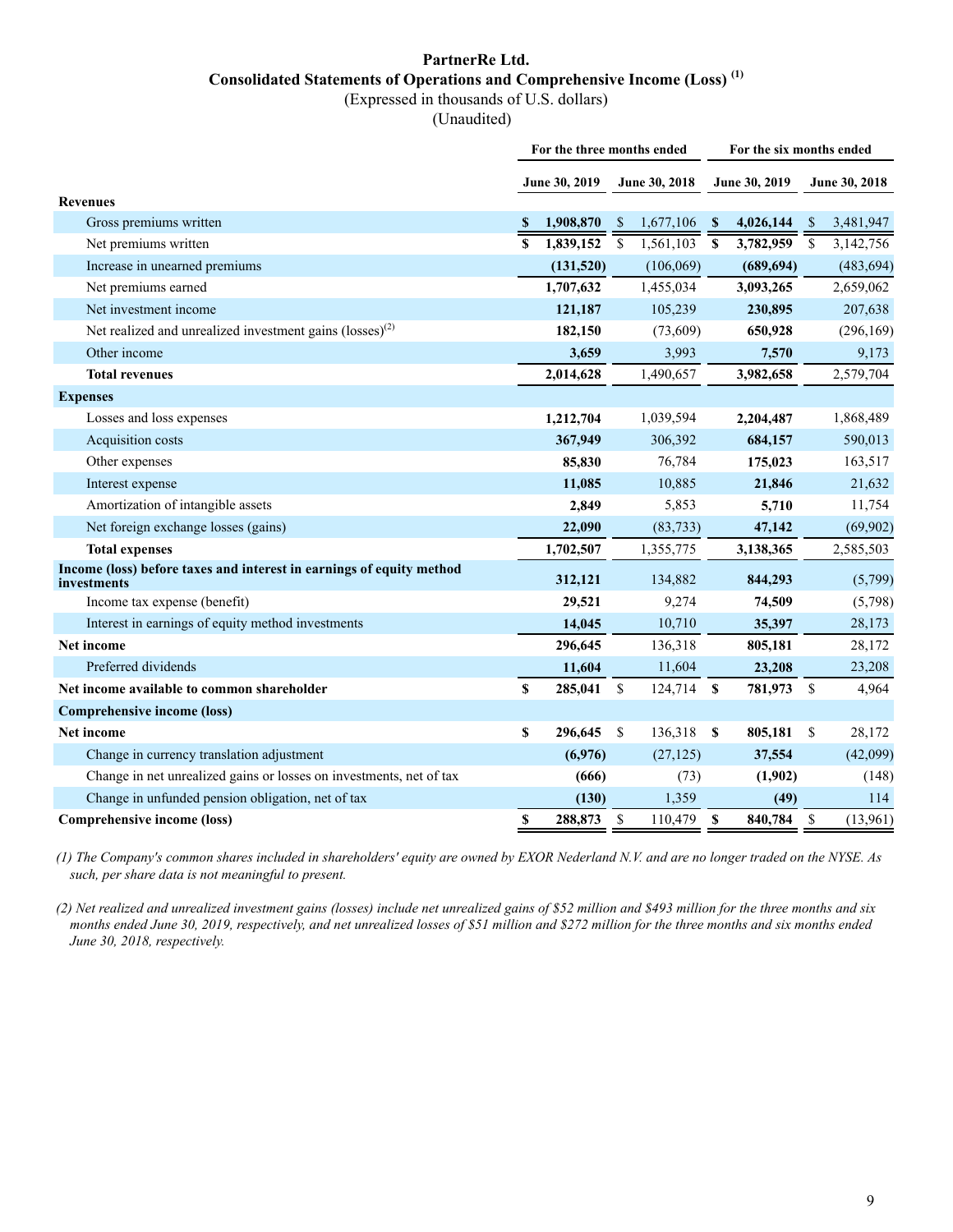#### **PartnerRe Ltd. Consolidated Balance Sheets** (Expressed in thousands of U.S. dollars, except parenthetical share data)

(Unaudited)

|                                                                                          |                    | June 30, 2019 |               | December 31, 2018 |
|------------------------------------------------------------------------------------------|--------------------|---------------|---------------|-------------------|
| <b>Assets</b>                                                                            |                    |               |               |                   |
| <b>Investments:</b>                                                                      |                    |               |               |                   |
| Fixed maturities, at fair value                                                          | \$                 | 12,182,062    | \$            | 12,639,845        |
| Short-term investments, at fair value                                                    |                    | 571,531       |               | 493,726           |
| Equities, at fair value                                                                  |                    | 958,042       |               | 694,301           |
| Investments in real estate                                                               |                    | 72,487        |               | 72,573            |
| Other invested assets                                                                    |                    | 2,503,489     |               | 1,488,995         |
| <b>Total investments</b>                                                                 |                    | 16,287,611    |               | 15,389,440        |
| Cash and cash equivalents                                                                |                    | 2,194,187     |               | 877,907           |
| Accrued investment income                                                                |                    | 93,097        |               | 115,735           |
| Reinsurance balances receivable                                                          |                    | 3,678,248     |               | 2,976,644         |
| Reinsurance recoverable on paid and unpaid losses                                        |                    | 994,359       |               | 940,291           |
| Funds held by reinsured companies                                                        |                    | 817,658       |               | 829,695           |
| Deferred acquisition costs                                                               |                    | 881,117       |               | 743,046           |
| Deposit assets                                                                           |                    | 73,561        |               | 80,661            |
| Net tax assets                                                                           |                    | 140,541       |               | 157,690           |
| Goodwill                                                                                 |                    | 456,380       |               | 456,380           |
| Intangible assets                                                                        |                    | 123,261       |               | 128,899           |
| Other assets $^{(1)}$                                                                    |                    | 132,801       |               | 63,506            |
| <b>Total assets</b>                                                                      | $\mathbf{s}$       | 25,872,821    | - \$          | 22,759,894        |
| <b>Liabilities</b>                                                                       |                    |               |               |                   |
| Non-life reserves                                                                        | $\pmb{\mathbb{S}}$ | 9,867,699     | $\mathbf{\$}$ | 9,895,376         |
| Life and health reserves                                                                 |                    | 2,312,182     |               | 2,198,080         |
| Unearned premiums                                                                        |                    | 2,814,454     |               | 2,072,953         |
| Other reinsurance balances payable                                                       |                    | 378,114       |               | 281,744           |
| Deposit liabilities                                                                      |                    | 7,247         |               | 7,172             |
| Net tax liabilities                                                                      |                    | 130,467       |               | 101,525           |
| Accounts payable, accrued expenses and other (1)(2)                                      |                    | 1,196,976     |               | 266,524           |
| Debt related to senior notes <sup>(3)</sup>                                              |                    | 1,841,162     |               | 1,349,017         |
| Debt related to capital efficient notes                                                  |                    | 70,089        |               | 70,989            |
| <b>Total liabilities</b>                                                                 |                    | 18,618,390    |               | 16,243,380        |
| <b>Shareholders' Equity</b>                                                              |                    |               |               |                   |
| Common shares (par value \$0.00000001; issued and outstanding: 100,000,000 shares)       |                    |               |               |                   |
| Preferred shares (par value \$1.00; issued and outstanding: 28,169,062 shares; aggregate |                    |               |               |                   |
| liquidation value: \$704,227)                                                            |                    | 28,169        |               | 28,169            |
| Additional paid-in capital                                                               |                    | 2,396,530     |               | 2,396,530         |
| Accumulated other comprehensive loss                                                     |                    | (103, 031)    |               | (138, 634)        |
| Retained earnings                                                                        |                    | 4,932,763     |               | 4,230,449         |
| <b>Total shareholders' equity</b>                                                        |                    | 7,254,431     |               | 6,516,514         |
| Total liabilities and shareholders' equity                                               | $\mathbb S$        | 25,872,821    | <b>S</b>      | 22,759,894        |

*(1) Effective January 1, 2019, the Company adopted ASC 842, a new accounting standard for leases, which resulted in an increase of approximately \$80 million related to the recognition of operating lease right-of-use assets in Other assets and operating lease liabilities in Accounts payable, accrued expenses, and other at June 30, 2019.*

*(2) Includes payables for securities purchased of \$916 million as at June 30, 2019 compared to \$80 million as at December 31, 2018.* 

*(3) The increase in senior notes primarily relates to the June 2019 issuance of \$500 million aggregate principal amount of 3.70% Senior Notes maturing in 2029. On July 19, 2019, the Company utilized the net proceeds to redeem all \$500 million in aggregate principal amount of its outstanding 5.50% Senior Notes due 2020 at a make-whole redemption price calculated in accordance with the indenture governing the 2020 Notes.*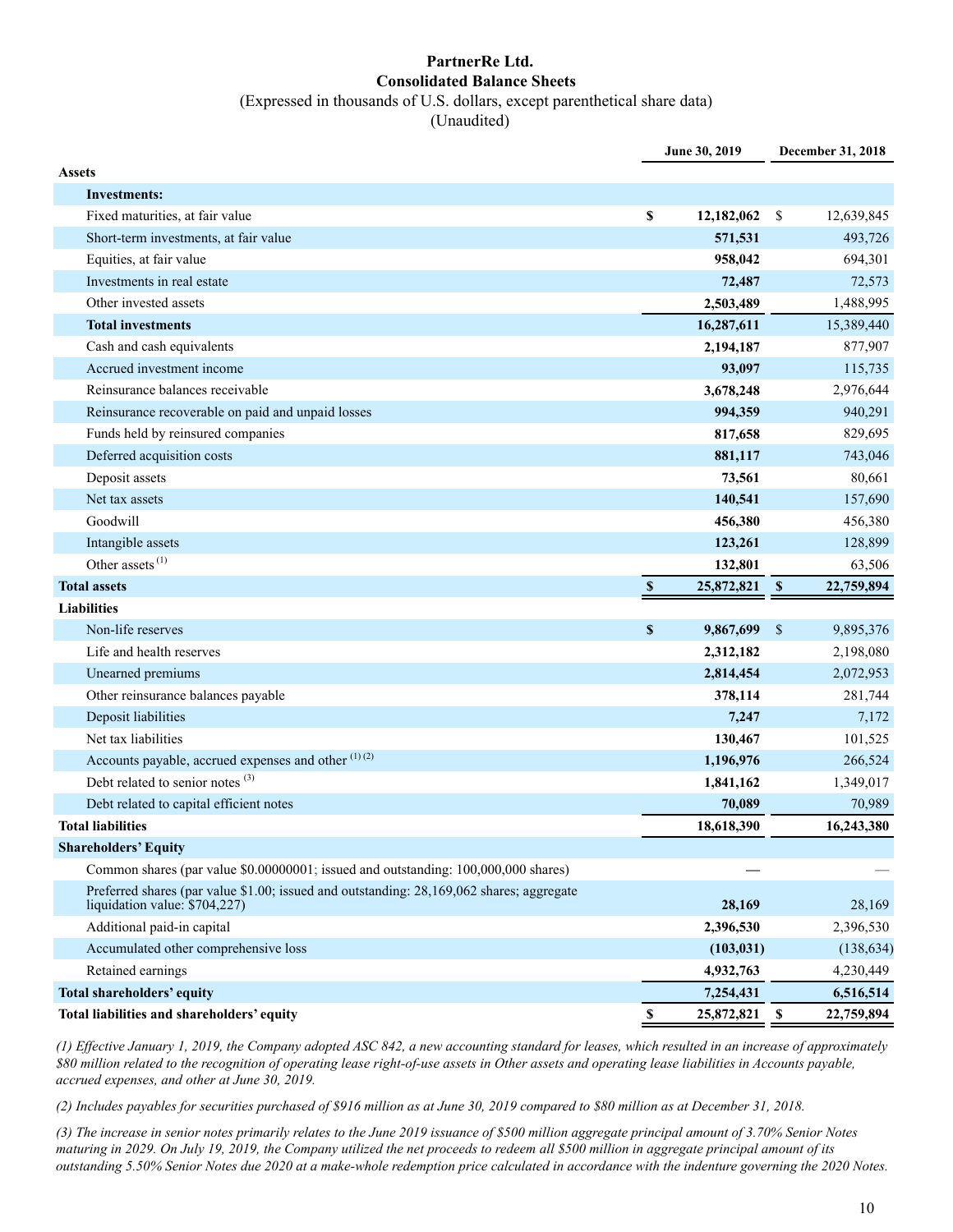#### **PartnerRe Ltd. Condensed Consolidated Statements of Cash Flows** (Expressed in thousands of U.S. dollars) (Unaudited)

|                                                     | For the three months ended     |           |  |               |               | For the six months ended |          |           |
|-----------------------------------------------------|--------------------------------|-----------|--|---------------|---------------|--------------------------|----------|-----------|
|                                                     | June 30, 2019<br>June 30, 2018 |           |  | June 30, 2019 |               | June 30, 2018            |          |           |
| Net cash provided by operating activities           | D.                             | 217,479   |  | 127,036       | <sup>\$</sup> | 309,231                  | <b>S</b> | 91,354    |
| Net cash provided by (used in) investing activities |                                | 808,544   |  | (852,764)     |               | 609,560                  |          | (883,905) |
| Net cash provided by (used in) financing activities |                                | 484,410   |  | (11,604)      |               | 393,626                  |          | (71, 043) |
| Effect of foreign exchange rate changes on cash     |                                | 6,116     |  | 15,461        |               | 3,863                    |          | 24,837    |
| Increase (decrease) in cash and cash equivalents    |                                | 1,516,549 |  | (721, 871)    |               | 1,316,280                |          | (838,757) |
| Cash and cash equivalents - beginning of period     |                                | 677,638   |  | 1,655,126     |               | 877,907                  |          | 1,772,012 |
| Cash and cash equivalents - end of period           |                                | 2,194,187 |  | 933,255       |               | 2,194,187                |          | 933,255   |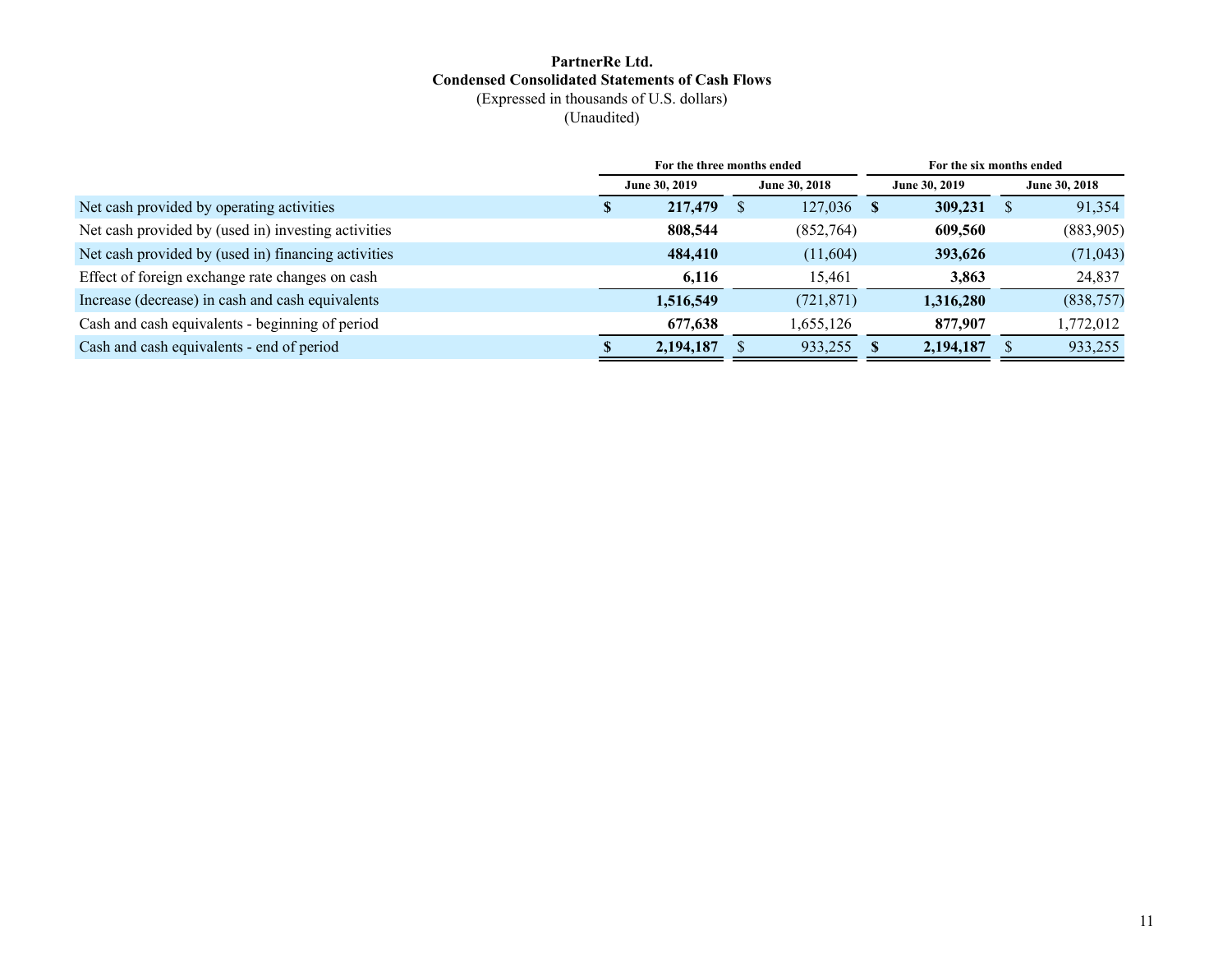#### **PartnerRe Ltd. Segment Information** (Expressed in millions of U.S. dollars, except percentages)

(Unaudited)

|                                                                      |                    |                          |               |                             |                         | For the three months ended June 30, 2019 |                    |                                     |                        |                          |                    |                       |
|----------------------------------------------------------------------|--------------------|--------------------------|---------------|-----------------------------|-------------------------|------------------------------------------|--------------------|-------------------------------------|------------------------|--------------------------|--------------------|-----------------------|
|                                                                      |                    | P&C                      |               | <b>Specialty</b>            | Total                   |                                          | Life<br>and Health |                                     | Corporate              |                          |                    |                       |
|                                                                      |                    | segment                  |               | segment                     |                         | Non-life                                 |                    | segment                             | and Other              |                          |                    | <b>Total</b>          |
| Gross premiums written                                               | $\mathcal{S}$      | 884                      | $\mathsf{\$}$ | 630                         | $\mathbb{S}$            | 1,514                                    | $\mathbb{S}$       | 395                                 | $\mathbb{S}$           |                          | $\mathbb{S}$       | 1,909                 |
| Net premiums written                                                 | \$                 | 849                      | \$            | 598                         | \$                      | 1,447                                    | \$                 | 392                                 | \$                     |                          | \$                 | 1,839                 |
| Increase in unearned premiums                                        |                    | (107)                    |               | (21)                        |                         | (128)                                    |                    | (3)                                 |                        | —                        |                    | (131)                 |
| Net premiums earned                                                  | \$                 | 742                      | \$            | 577                         | \$                      | 1,319                                    | $\mathbb{S}$       | 389                                 | $\mathbb{S}$           | $\overline{\phantom{0}}$ | $\mathbb{S}$       | 1,708                 |
| Losses and loss expenses                                             |                    | (438)                    |               | (440)                       |                         | (878)                                    |                    | (335)                               |                        |                          |                    | (1,213)               |
| Acquisition costs                                                    |                    | (183)                    |               | (139)                       |                         | (322)                                    |                    | (46)                                |                        |                          |                    | (368)                 |
| <b>Technical result</b>                                              | $\pmb{\mathbb{S}}$ | 121                      | $\mathbf S$   | (2)                         | $\overline{\mathbf{s}}$ | 119                                      | $\pmb{\mathbb{S}}$ | 8                                   | $\mathbf{s}$           | $\equiv$                 | $\pmb{\mathbb{S}}$ | 127                   |
| Other income                                                         |                    | $\overline{\phantom{0}}$ |               |                             |                         | $\overline{\phantom{0}}$                 |                    | 3                                   |                        | $\mathbf{1}$             |                    | $\overline{4}$        |
| Other expenses                                                       |                    | (18)                     |               | (6)                         |                         | (24)                                     |                    | (15)                                |                        | (47)                     |                    | (86)                  |
| <b>Underwriting result</b>                                           | \$                 | 103                      | \$            | (8)                         | \$                      | 95                                       | \$                 | (4)                                 |                        | n/a                      | S                  | 45                    |
| Net investment income                                                |                    |                          |               |                             |                         |                                          |                    | 18                                  |                        | 103                      |                    | 121                   |
| Allocated underwriting result                                        |                    |                          |               |                             |                         |                                          | \$                 | 14                                  |                        | n/a                      |                    | n/a                   |
| Net realized and unrealized investment gains                         |                    |                          |               |                             |                         |                                          |                    |                                     |                        | 182                      |                    | 182                   |
| Interest expense                                                     |                    |                          |               |                             |                         |                                          |                    |                                     |                        | (11)                     |                    | (11)                  |
| Amortization of intangible assets                                    |                    |                          |               |                             |                         |                                          |                    |                                     |                        | (3)                      |                    | (3)                   |
| Net foreign exchange losses                                          |                    |                          |               |                             |                         |                                          |                    |                                     |                        | (21)                     |                    | (21)                  |
| Income tax expense                                                   |                    |                          |               |                             |                         |                                          |                    |                                     |                        | (30)                     |                    | (30)                  |
| Interest in earnings of equity method investments                    |                    |                          |               |                             |                         |                                          |                    |                                     |                        | 14                       |                    | 14                    |
| <b>Net income</b>                                                    |                    |                          |               |                             |                         |                                          |                    |                                     |                        | n/a                      | - \$               | 297                   |
| Loss ratio <sup>(1)</sup>                                            |                    | 59.0%                    |               | 76.3%                       |                         | 66.6%                                    |                    |                                     |                        |                          |                    |                       |
| Acquisition ratio <sup>(2)</sup>                                     |                    | 24.7                     |               | 24.1                        |                         | 24.4                                     |                    |                                     |                        |                          |                    |                       |
| Technical ratio <sup>(3)</sup>                                       |                    | 83.7%                    |               | 100.4%                      |                         | 91.0%                                    |                    |                                     |                        |                          |                    |                       |
| Other expense ratio <sup>(4)</sup>                                   |                    | 2.4                      |               | $1.0\,$                     |                         | 1.8                                      |                    |                                     |                        |                          |                    |                       |
|                                                                      |                    |                          |               |                             |                         |                                          |                    |                                     |                        |                          |                    |                       |
| Combined ratio $(5)$                                                 |                    | 86.1%                    |               | 101.4%                      |                         | 92.8%                                    |                    |                                     |                        |                          |                    |                       |
|                                                                      |                    |                          |               |                             |                         | For the three months ended June 30, 2018 |                    |                                     |                        |                          |                    |                       |
|                                                                      |                    |                          |               |                             |                         |                                          |                    | Life                                |                        |                          |                    |                       |
|                                                                      |                    | P&C                      |               | <b>Specialty</b><br>segment |                         | <b>Total</b><br>Non-life                 |                    | and Health                          | Corporate<br>and Other |                          |                    | <b>Total</b>          |
|                                                                      |                    | segment <sup>(6)</sup>   |               |                             |                         |                                          |                    | segment <sup><math>(6)</math></sup> |                        |                          |                    |                       |
| Gross premiums written                                               | $\mathbb{S}$<br>\$ | 740<br>684               | $\mathbb{S}$  | 627                         | $\mathbb{S}$            | 1,367                                    | \$<br>\$           | 310<br>306                          | $\mathbb{S}$           | $\overline{\phantom{0}}$ | $\mathcal{S}$      | 1,677                 |
| Net premiums written                                                 |                    |                          | \$            | 571                         | \$                      | 1,255                                    |                    |                                     | \$                     |                          | \$                 | 1,561                 |
| Increase in unearned premiums                                        |                    | (77)                     |               | (24)                        |                         | (101)                                    |                    | (5)                                 |                        |                          |                    | (106)                 |
| Net premiums earned                                                  | $\mathbb S$        | 607                      | $\mathbb{S}$  | 547                         | $\mathbb{S}$            | 1,154                                    | $\mathbb{S}$       | 301                                 | $\mathbb{S}$           | $\overline{\phantom{0}}$ | $\mathbb{S}$       | 1,455                 |
| Losses and loss expenses                                             |                    | (434)                    |               | (349)                       |                         | (783)                                    |                    | (257)                               |                        |                          |                    | (1,040)               |
| Acquisition costs<br><b>Technical result</b>                         | S                  | (134)<br>39              | $\mathbf{s}$  | (146)<br>52                 | $\mathbf{s}$            | (280)<br>91                              | $\mathbf{s}$       | (26)<br>18                          | $\mathbf{s}$           | $\equiv$                 | $\mathbf{s}$       | (306)                 |
|                                                                      |                    |                          |               |                             |                         |                                          |                    |                                     |                        | 1                        |                    | 109<br>$\overline{4}$ |
| Other income                                                         |                    |                          |               |                             |                         |                                          |                    | 3                                   |                        |                          |                    |                       |
| Other expenses                                                       | $\mathbf{s}$       | (20)<br>19               | $\mathbf{s}$  | (9)<br>43                   | $\mathbf{s}$            | (29)<br>62                               | S                  | (14)<br>7                           |                        | (34)                     |                    | (77)                  |
| <b>Underwriting result</b><br>Net investment income                  |                    |                          |               |                             |                         |                                          |                    |                                     |                        | $n/a$ \$                 |                    | 36                    |
|                                                                      |                    |                          |               |                             |                         |                                          | S                  | 16                                  |                        | 89                       |                    | 105                   |
| Allocated underwriting result                                        |                    |                          |               |                             |                         |                                          |                    | 23                                  |                        | n/a                      |                    | n/a                   |
| Net realized and unrealized investment losses                        |                    |                          |               |                             |                         |                                          |                    |                                     |                        | (74)                     |                    | (74)                  |
| Interest expense                                                     |                    |                          |               |                             |                         |                                          |                    |                                     |                        | (11)                     |                    | (11)                  |
| Amortization of intangible assets                                    |                    |                          |               |                             |                         |                                          |                    |                                     |                        | (6)                      |                    | (6)                   |
| Net foreign exchange gains                                           |                    |                          |               |                             |                         |                                          |                    |                                     |                        | 84                       |                    | 84                    |
| Income tax expense                                                   |                    |                          |               |                             |                         |                                          |                    |                                     |                        | (9)<br>11                |                    | (9)<br>11             |
| Interest in earnings of equity method investments<br>Net income      |                    |                          |               |                             |                         |                                          |                    |                                     |                        |                          | - \$               |                       |
|                                                                      |                    |                          |               |                             |                         |                                          |                    |                                     |                        | n/a                      |                    | 136                   |
| Loss ratio $(1)$                                                     |                    | 71.5%                    |               | 63.7%                       |                         | 67.9%                                    |                    |                                     |                        |                          |                    |                       |
| Acquisition ratio <sup>(2)</sup>                                     |                    | 22.1                     |               | 26.7                        |                         | 24.3                                     |                    |                                     |                        |                          |                    |                       |
| Technical ratio <sup>(3)</sup><br>Other expense ratio <sup>(4)</sup> |                    | 93.6%<br>3.3             |               | 90.4%<br>1.6                |                         | 92.2%<br>2.5                             |                    |                                     |                        |                          |                    |                       |

*(1)Loss ratio is obtained by dividing losses and loss expenses by net premiums earned.*

*(2)Acquisition ratio is obtained by dividing acquisition costs by net premiums earned.*

*(3)Technical ratio is defined as the sum of the loss ratio and the acquisition ratio.*

*(4)Other expense ratio is obtained by dividing other expenses by net premiums earned.*

*(5)Combined ratio is defined as the sum of the technical ratio and the other expense ratio.*

*(6)Effective July 1, 2018, the executive management responsibility and reporting for U.S. health business was reallocated from the Life and Health segment to the P&C segment as part of an internal organizational change. As a result, the financial results for U.S. health business for 2019 and 2018 have been included in the P&C segment and the impacted 2018 comparatives have been reclassified from the Life and Health to the P&C segment to conform to current presentation.*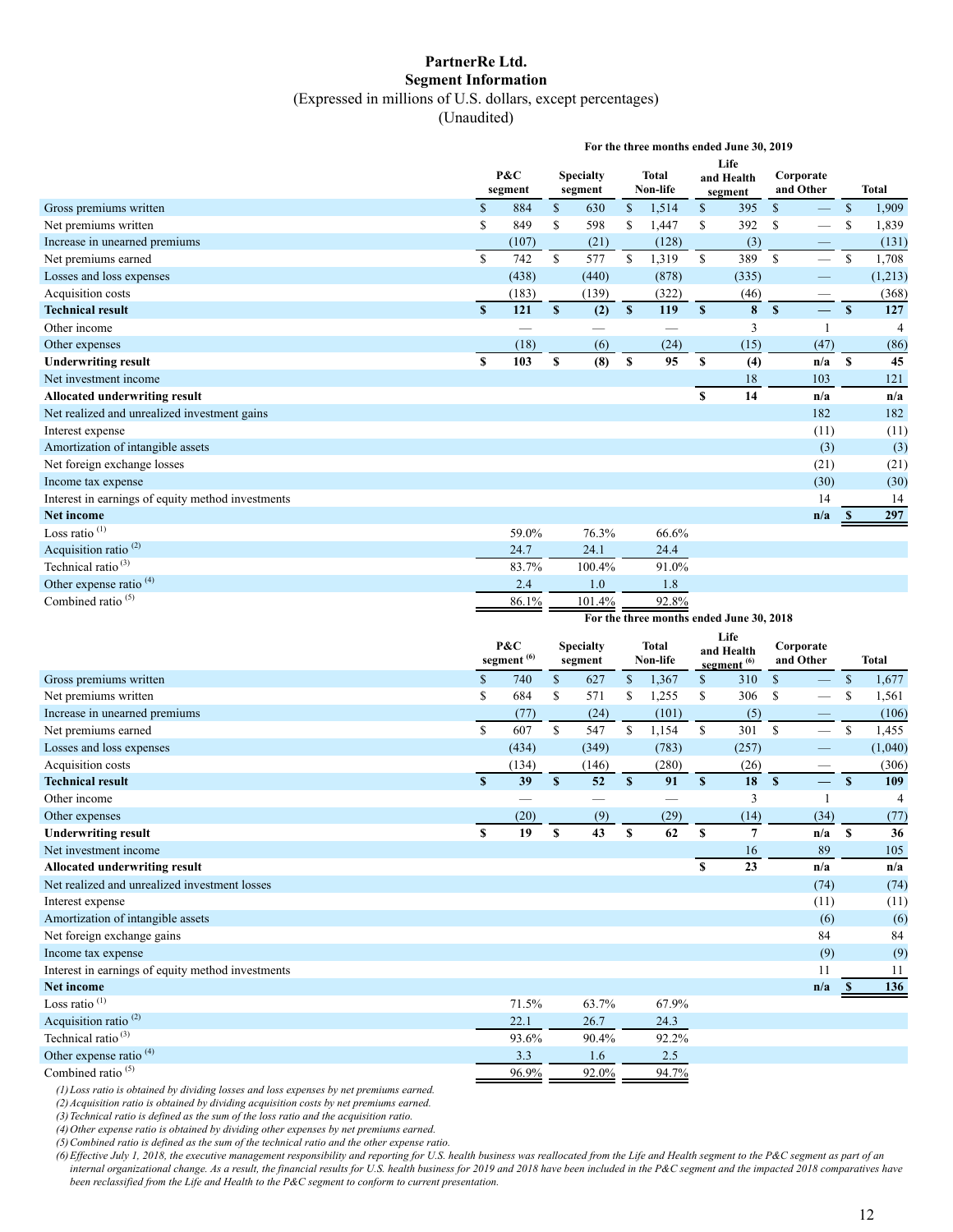#### **PartnerRe Ltd. Segment Information** (Expressed in millions of U.S. dollars, except percentages)

(Unaudited)

|                                                   | For the six months ended June 30, 2019 |                |              |                             |               |                   |              |                               |               |                          |               |              |
|---------------------------------------------------|----------------------------------------|----------------|--------------|-----------------------------|---------------|-------------------|--------------|-------------------------------|---------------|--------------------------|---------------|--------------|
|                                                   |                                        | P&C<br>segment |              | <b>Specialty</b><br>segment |               | Total<br>Non-life |              | Life<br>and Health<br>segment |               | Corporate<br>and Other   |               | <b>Total</b> |
| Gross premiums written                            | \$                                     | 2,134          | \$           | 1,138                       | <sup>\$</sup> | 3,272             | $\mathbb{S}$ | 754                           | $\mathbb{S}$  | $\qquad \qquad -$        | $\mathcal{S}$ | 4,026        |
| Net premiums written                              |                                        | 1,962          | S            | 1,079                       | \$.           | 3,041             | S            | 742                           | <sup>\$</sup> |                          | S             | 3,783        |
| Increase in unearned premiums                     |                                        | (545)          |              | (133)                       |               | (678)             |              | (12)                          |               |                          |               | (690)        |
| Net premiums earned                               | \$                                     | 1,417          | \$           | 946                         | \$            | 2,363             | \$           | 730                           | S             | $\overline{\phantom{0}}$ | <sup>\$</sup> | 3,093        |
| Losses and loss expenses                          |                                        | (837)          |              | (753)                       |               | (1,590)           |              | (614)                         |               |                          |               | (2,204)      |
| Acquisition costs                                 |                                        | (356)          |              | (246)                       |               | (602)             |              | (82)                          |               |                          |               | (684)        |
| <b>Technical result</b>                           | S                                      | 224            | $\mathbf{s}$ | (53)                        | $\mathbf{s}$  | 171               | S            | 34                            | $\mathbf{s}$  | $\overline{\phantom{0}}$ | $\mathbf{s}$  | 205          |
| Other income                                      |                                        |                |              |                             |               |                   |              | 6                             |               | $\overline{2}$           |               | 8            |
| Other expenses                                    |                                        | (38)           |              | (14)                        |               | (52)              |              | (30)                          |               | (93)                     |               | (175)        |
| <b>Underwriting result</b>                        | \$                                     | 186            | \$           | (67)                        | S             | 119               | S            | 10                            |               | n/a                      | $\mathbf{s}$  | 38           |
| Net investment income                             |                                        |                |              |                             |               |                   |              | 34                            |               | 197                      |               | 231          |
| <b>Allocated underwriting result</b>              |                                        |                |              |                             |               |                   | $\mathbf{s}$ | 44                            |               | n/a                      |               | n/a          |
| Net realized and unrealized investment gains      |                                        |                |              |                             |               |                   |              |                               |               | 651                      |               | 651          |
| Interest expense                                  |                                        |                |              |                             |               |                   |              |                               |               | (22)                     |               | (22)         |
| Amortization of intangible assets                 |                                        |                |              |                             |               |                   |              |                               |               | (6)                      |               | (6)          |
| Net foreign exchange losses                       |                                        |                |              |                             |               |                   |              |                               |               | (47)                     |               | (47)         |
| Income tax expense                                |                                        |                |              |                             |               |                   |              |                               |               | (75)                     |               | (75)         |
| Interest in earnings of equity method investments |                                        |                |              |                             |               |                   |              |                               |               | 35                       |               | 35           |
| <b>Net income</b>                                 |                                        |                |              |                             |               |                   |              |                               |               | n/a                      | - 35          | 805          |
| Loss ratio                                        |                                        | 59.1%          |              | 79.6%                       |               | 67.3%             |              |                               |               |                          |               |              |
| Acquisition ratio                                 |                                        | 25.1           |              | 26.0                        |               | 25.5              |              |                               |               |                          |               |              |
| Technical ratio                                   |                                        | 84.2%          |              | 105.6%                      |               | 92.8%             |              |                               |               |                          |               |              |
| Other expense ratio                               |                                        | 2.7            |              | 1.5                         |               | 2.2               |              |                               |               |                          |               |              |
| Combined ratio                                    |                                        | 86.9%          |              | 107.1%                      |               | 95.0%             |              |                               |               |                          |               |              |
|                                                   |                                        |                |              |                             |               |                   |              |                               |               |                          |               |              |

| For the six months ended June 30, 2018 |  |  |  |  |  |  |
|----------------------------------------|--|--|--|--|--|--|
|----------------------------------------|--|--|--|--|--|--|

|                                                   |    | P&C<br>segment $^{\left(1\right)}$ |              | <b>Specialty</b><br>segment |               | <b>Total</b><br>Non-life |              | Life<br>and Health<br>segment <sup>(1)</sup> | and Other     | Corporate                |               | <b>Total</b> |
|---------------------------------------------------|----|------------------------------------|--------------|-----------------------------|---------------|--------------------------|--------------|----------------------------------------------|---------------|--------------------------|---------------|--------------|
| Gross premiums written                            | \$ | 1,736                              | \$           | 1,131                       | \$            | 2,867                    | $\mathbb{S}$ | 615                                          | $\mathbb{S}$  |                          | <sup>\$</sup> | 3,482        |
| Net premiums written                              | S  | 1,544                              | \$           | 996                         | S             | 2,540                    | \$           | 603                                          | S             |                          | S             | 3,143        |
| Increase in unearned premiums                     |    | (368)                              |              | (106)                       |               | (474)                    |              | (10)                                         |               |                          |               | (484)        |
| Net premiums earned                               | S  | 1,176                              | <sup>S</sup> | 890                         | <sup>\$</sup> | 2,066                    | S.           | 593                                          | <sup>\$</sup> |                          | \$            | 2,659        |
| Losses and loss expenses                          |    | (838)                              |              | (533)                       |               | (1,371)                  |              | (497)                                        |               |                          |               | (1, 868)     |
| Acquisition costs                                 |    | (279)                              |              | (253)                       |               | (532)                    |              | (58)                                         |               |                          |               | (590)        |
| <b>Technical result</b>                           | S  | 59                                 | $\mathbf{s}$ | 104                         | S             | 163                      | S            | 38                                           | $\mathbf{s}$  | $\overline{\phantom{0}}$ | $\mathbf{s}$  | 201          |
| Other income                                      |    |                                    |              |                             |               |                          |              | 7                                            |               | $\overline{2}$           |               | 9            |
| Other expenses                                    |    | (41)                               |              | (15)                        |               | (56)                     |              | (25)                                         |               | (83)                     |               | (164)        |
| <b>Underwriting result</b>                        | S  | 18                                 | \$           | 89                          | \$            | 107                      | S            | 20                                           |               | n/a                      | $\mathbf{s}$  | 46           |
| Net investment income                             |    |                                    |              |                             |               |                          |              | 32                                           |               | 176                      |               | 208          |
| <b>Allocated underwriting result</b>              |    |                                    |              |                             |               |                          | S            | 52                                           |               | n/a                      |               | n/a          |
| Net realized and unrealized investment losses     |    |                                    |              |                             |               |                          |              |                                              |               | (296)                    |               | (296)        |
| Interest expense                                  |    |                                    |              |                             |               |                          |              |                                              |               | (22)                     |               | (22)         |
| Amortization of intangible assets                 |    |                                    |              |                             |               |                          |              |                                              |               | (12)                     |               | (12)         |
| Net foreign exchange gains                        |    |                                    |              |                             |               |                          |              |                                              |               | 70                       |               | 70           |
| Income tax benefit                                |    |                                    |              |                             |               |                          |              |                                              |               | 6                        |               | 6            |
| Interest in earnings of equity method investments |    |                                    |              |                             |               |                          |              |                                              |               | 28                       |               | 28           |
| <b>Net income</b>                                 |    |                                    |              |                             |               |                          |              |                                              |               | n/a                      |               | 28           |
| Loss ratio                                        |    | 71.3%                              |              | 59.9%                       |               | 66.4%                    |              |                                              |               |                          |               |              |
| Acquisition ratio                                 |    | 23.7                               |              | 28.4                        |               | 25.8                     |              |                                              |               |                          |               |              |
| Technical ratio                                   |    | 95.0%                              |              | 88.3%                       |               | 92.2%                    |              |                                              |               |                          |               |              |
| Other expense ratio                               |    | 3.5                                |              | 1.7                         |               | 2.7                      |              |                                              |               |                          |               |              |
| Combined ratio                                    |    | 98.5%                              |              | 90.0%                       |               | 94.9%                    |              |                                              |               |                          |               |              |

*(1) Effective July 1, 2018, the executive management responsibility and reporting for U.S. health business was reallocated from the Life and Health segment to the P&C segment as part of an internal organizational change. As a result, the financial results for U.S. health business for 2019 and 2018 have been included in the P&C segment and the impacted 2018 comparatives have been reclassified from the Life and Health to the P&C segment to conform to current presentation.*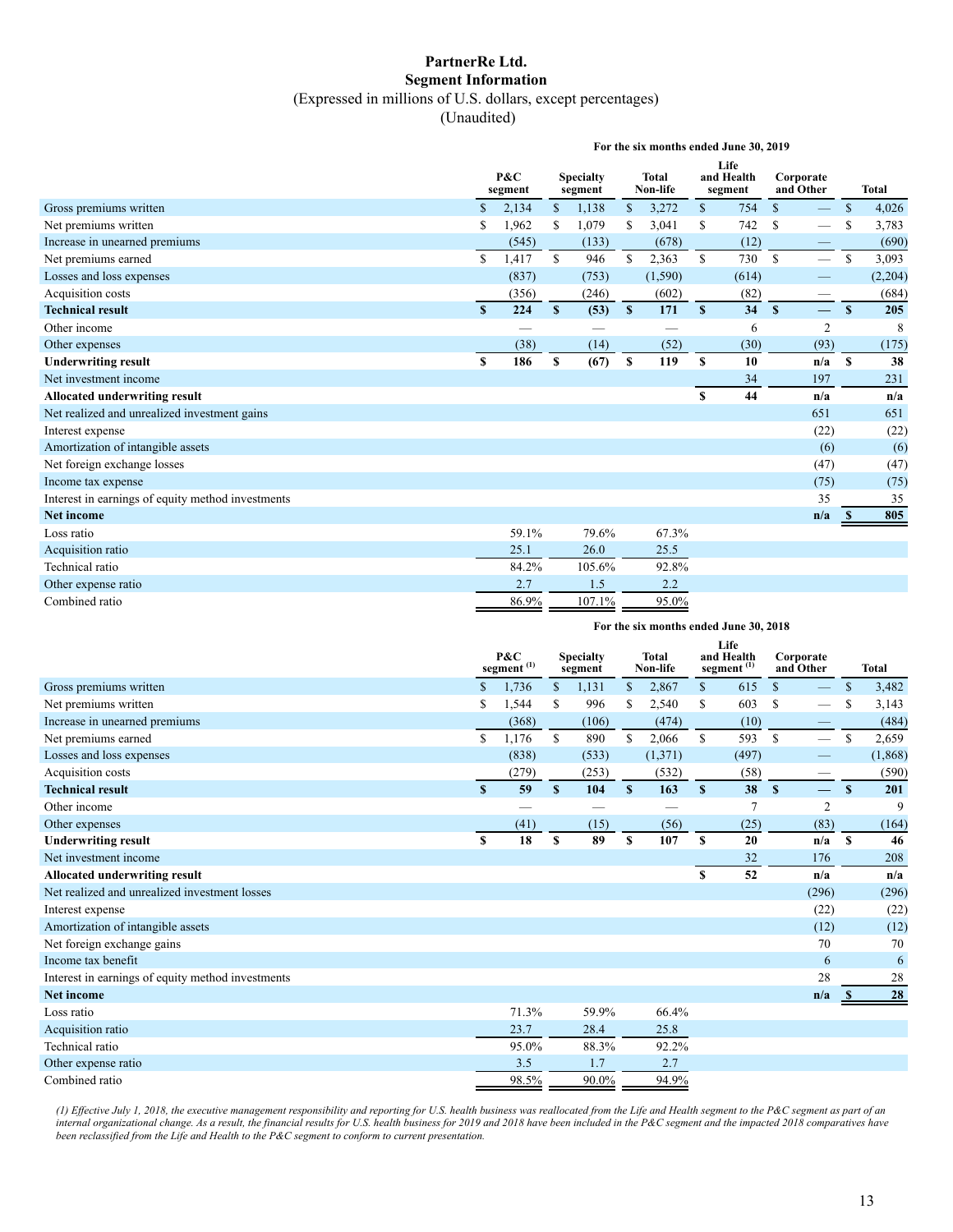#### **PartnerRe Ltd. Investment Portfolio** (Expressed in thousands of U.S. dollars, except percentages)

(Unaudited)

|                                                                                     |               | June 30, 2019 |                      | December 31, 2018            |                      |
|-------------------------------------------------------------------------------------|---------------|---------------|----------------------|------------------------------|----------------------|
| <b>Investments:</b>                                                                 |               |               |                      |                              |                      |
| <b>Fixed maturities</b>                                                             |               |               |                      |                              |                      |
| U.S. government                                                                     | $\mathbb{S}$  | 1,157,757     | $7\%$                | $\mathcal{S}$<br>2,343,278   | 15%                  |
| U.S. government sponsored enterprises                                               |               | 565,331       | 3                    | 1,730                        |                      |
| U.S. states, territories and municipalities                                         |               | 151,786       |                      | 134,593                      | $\mathbf{1}$         |
| Non-U.S. sovereign government, supranational and government related                 |               | 3,753,317     | 23                   | 2,158,642                    | 14                   |
| Corporate bonds                                                                     |               | 3,108,804     | 19                   | 5,611,678                    | 36                   |
| Mortgage/asset-backed securities                                                    |               | 3,445,067     | 21                   | 2,389,924                    | 16                   |
| Total fixed maturities                                                              |               | 12,182,062    | 74                   | 12,639,845                   | 82                   |
| Short-term investments                                                              |               | 571,531       | $\overline{4}$       | 493,726                      | $\mathbf{3}$         |
| Equities                                                                            |               | 958,042       | 6                    | 694,301                      | 5                    |
| Investments in real estate                                                          |               | 72,487        |                      | 72,573                       |                      |
| Other invested assets                                                               |               | 2,503,489     | 16                   | 1,488,995                    | 10                   |
| <b>Total investments</b>                                                            | $\mathbf{s}$  | 16,287,611    | 100%                 | 15,389,440<br>$\mathbf{s}$   | 100%                 |
| Cash and cash equivalents                                                           |               | 2,194,187     |                      | 877,907                      |                      |
| Total investments and cash and cash equivalents                                     |               | 18,481,798    |                      | 16,267,347                   |                      |
| <b>Maturity distribution:</b>                                                       |               |               |                      |                              |                      |
| One year or less                                                                    | $\mathbb{S}$  | 1,045,302     | $8\%$ \$             | 898,455                      | $7\%$                |
| More than one year through five years                                               |               | 5,526,533     | 44                   | 5,821,125                    | 45                   |
| More than five years through ten years                                              |               | 1,965,406     | 15                   | 3,203,473                    | 24                   |
| More than ten years                                                                 |               | 771,285       | 6                    | 820,594                      | 6                    |
| Subtotal                                                                            |               | 9,308,526     | 73                   | 10,743,647                   | 82                   |
| Mortgage/asset-backed securities                                                    |               | 3,445,067     | 27                   | 2,389,924                    | 18                   |
| Total fixed maturities and short-term investments                                   | <sup>\$</sup> | 12,753,593    | 100%                 | 13, 133, 571<br>$\mathbf{s}$ | 100%                 |
| Credit quality by market value (Total fixed maturities and short-term investments): |               |               |                      |                              |                      |
| <b>AAA</b>                                                                          | $\mathbb{S}$  | 3,260,131     | $26\%$ \$            | 1,167,970                    | 9%                   |
| AA                                                                                  |               | 5,911,365     | 46                   | 5,845,502                    | 44                   |
| A                                                                                   |               | 1,712,029     | 13                   | 2,653,345                    | 20                   |
| <b>BBB</b>                                                                          |               | 1,169,999     | 9                    | 2,985,983                    | 23                   |
| Below Investment Grade/Unrated                                                      |               | 700,069       | 6                    | 480,771                      | $\overline{4}$       |
|                                                                                     | S             | 12,753,593    | 100%                 | $\mathbf{s}$<br>13,133,571   | 100%                 |
| Expected average duration                                                           |               |               | $\overline{3.3}$ Yrs |                              | $\overline{3.9}$ Yrs |
| Average yield to maturity at market                                                 |               |               | 2.7%                 |                              | $3.2\%$              |
| Average credit quality                                                              |               |               | AA                   |                              | A                    |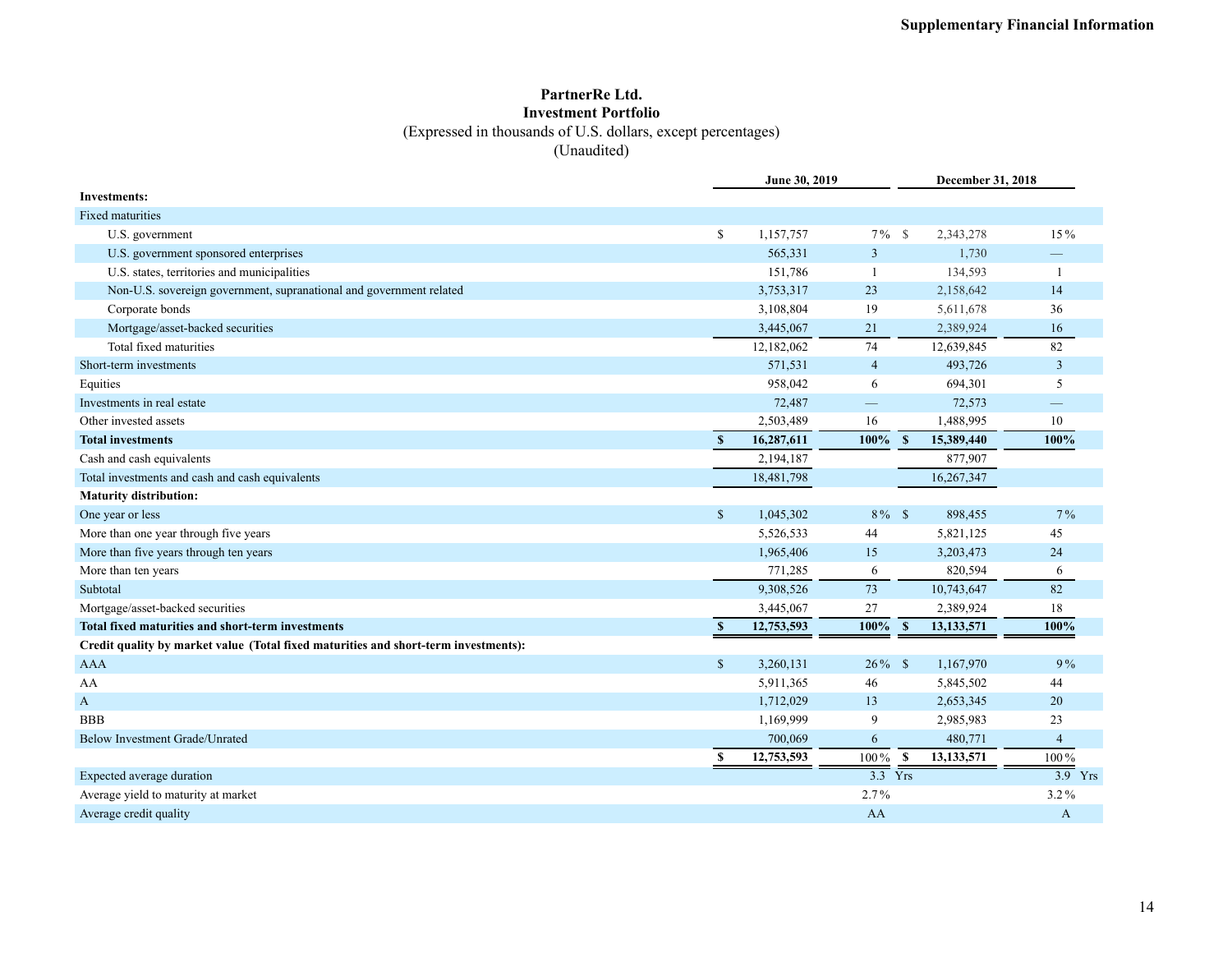### **PartnerRe Ltd. Distribution of Corporate Bonds**

(Expressed in thousands of U.S. dollars, except percentages)

(Unaudited)

**June 30, 2019**

|                                                    | <b>Fair Value</b>        | Percentage of<br><b>Fair Value of</b><br><b>Corporate Bonds</b> | Percentage to<br><b>Invested Assets</b><br>and cash | Largest single issuer<br>as a percentage of<br><b>Invested Assets</b><br>and cash |                                               |              |              |
|----------------------------------------------------|--------------------------|-----------------------------------------------------------------|-----------------------------------------------------|-----------------------------------------------------------------------------------|-----------------------------------------------|--------------|--------------|
| <b>Distribution by sector - Corporate bonds</b>    |                          |                                                                 |                                                     |                                                                                   |                                               |              |              |
| Financial                                          | 1,332,165<br>S.          | 42.9%                                                           | $7.2\%$                                             | $0.5\%$                                                                           |                                               |              |              |
| Consumer, Non-cyclical                             | 329,419                  | 10.6                                                            | 1.8                                                 | 0.4                                                                               |                                               |              |              |
| Consumer, Cyclical                                 | 302,527                  | 9.7                                                             | 1.6                                                 | 0.6                                                                               |                                               |              |              |
| Insurance                                          | 294,884                  | 9.5                                                             | 1.6                                                 | 0.5                                                                               |                                               |              |              |
| Energy                                             | 285,437                  | 9.2                                                             | 1.5                                                 | 0.2                                                                               |                                               |              |              |
| Industrial                                         | 170,139                  | 5.5                                                             | 0.9                                                 | 0.2                                                                               |                                               |              |              |
| Utilities                                          | 120,925                  | 3.9                                                             | 0.7                                                 | 0.1                                                                               |                                               |              |              |
| Real estate and real estate investment trusts      | 119,217                  | 3.8                                                             | 0.6                                                 | 0.1                                                                               |                                               |              |              |
| Communications                                     | 71,672                   | 2.3                                                             | 0.4                                                 | 0.1                                                                               |                                               |              |              |
| <b>Basic Materials</b>                             | 29,554                   | 1.0                                                             | 0.2                                                 | 0.1                                                                               |                                               |              |              |
| Technology                                         | 27,226                   | 0.9                                                             | 0.1                                                 | 0.1                                                                               |                                               |              |              |
| Longevity and Mortality Bonds                      | 20,122                   | 0.6                                                             | 0.1                                                 | 0.1                                                                               |                                               |              |              |
| Other                                              | 5,517                    | 0.1                                                             | $\qquad \qquad \longleftarrow$                      | $\overbrace{\phantom{aaaaa}}^{x}$                                                 |                                               |              |              |
| <b>Total Corporate bonds</b>                       | 3,108,804<br><b>S</b>    | 100.0%                                                          | 16.7%                                               |                                                                                   |                                               |              |              |
| <b>Finance sector - Corporate bonds</b>            |                          |                                                                 |                                                     |                                                                                   |                                               |              |              |
| <b>Banks</b>                                       | 869,334<br><sup>\$</sup> | 28.0%                                                           | $4.7\%$                                             |                                                                                   |                                               |              |              |
| Investment banking and brokerage                   | 227,945                  | 7.3                                                             | 1.2                                                 |                                                                                   |                                               |              |              |
| Other                                              | 234,886                  | 7.6                                                             | 1.3                                                 |                                                                                   |                                               |              |              |
| <b>Total finance sector - Corporate bonds</b>      | 1,332,165                | 42.9%                                                           | $7.2\%$                                             |                                                                                   |                                               |              |              |
|                                                    | <b>AAA</b>               | AA                                                              | A                                                   | <b>BBB</b>                                                                        | <b>Non-Investment</b><br><b>Grade/Unrated</b> |              | <b>Total</b> |
| Credit quality of finance sector - Corporate bonds |                          |                                                                 |                                                     |                                                                                   |                                               |              |              |
| <b>Banks</b>                                       | $\mathbb{S}$             | $\mathbb{S}$<br>123,259                                         | $\mathbb{S}$<br>412,981                             | $\mathbb{S}$<br>302,404                                                           | $\mathbb{S}$<br>30,690                        | $\mathbb{S}$ | 869,334      |
| Investment banking and brokerage                   |                          | 1,633                                                           | 45,087                                              | 180,258                                                                           | 967                                           |              | 227,945      |
| Other                                              | 1,176                    | 79,936                                                          | 106,300                                             | 44,103                                                                            | 3,371                                         |              | 234,886      |
| <b>Total finance sector - Corporate bonds</b>      | 1,176                    | 204,828<br>\$.                                                  | 564,368<br>S.                                       | 526,765<br>S                                                                      | 35,028<br>S.                                  | \$           | 1,332,165    |
| % of total                                         | 0.1%                     | 15.4%                                                           | 42.4%                                               | 39.5%                                                                             | 2.6%                                          |              | 100.0%       |
|                                                    |                          |                                                                 |                                                     |                                                                                   |                                               |              |              |

*Concentration of investment risk - The top 10 Corporate bond issuers account for 26.4% of the Company's total corporate bonds. The single largest issuer accounts for 3.5% of the Company's total Corporate bonds and is included in the Consumer, cyclical sector above.*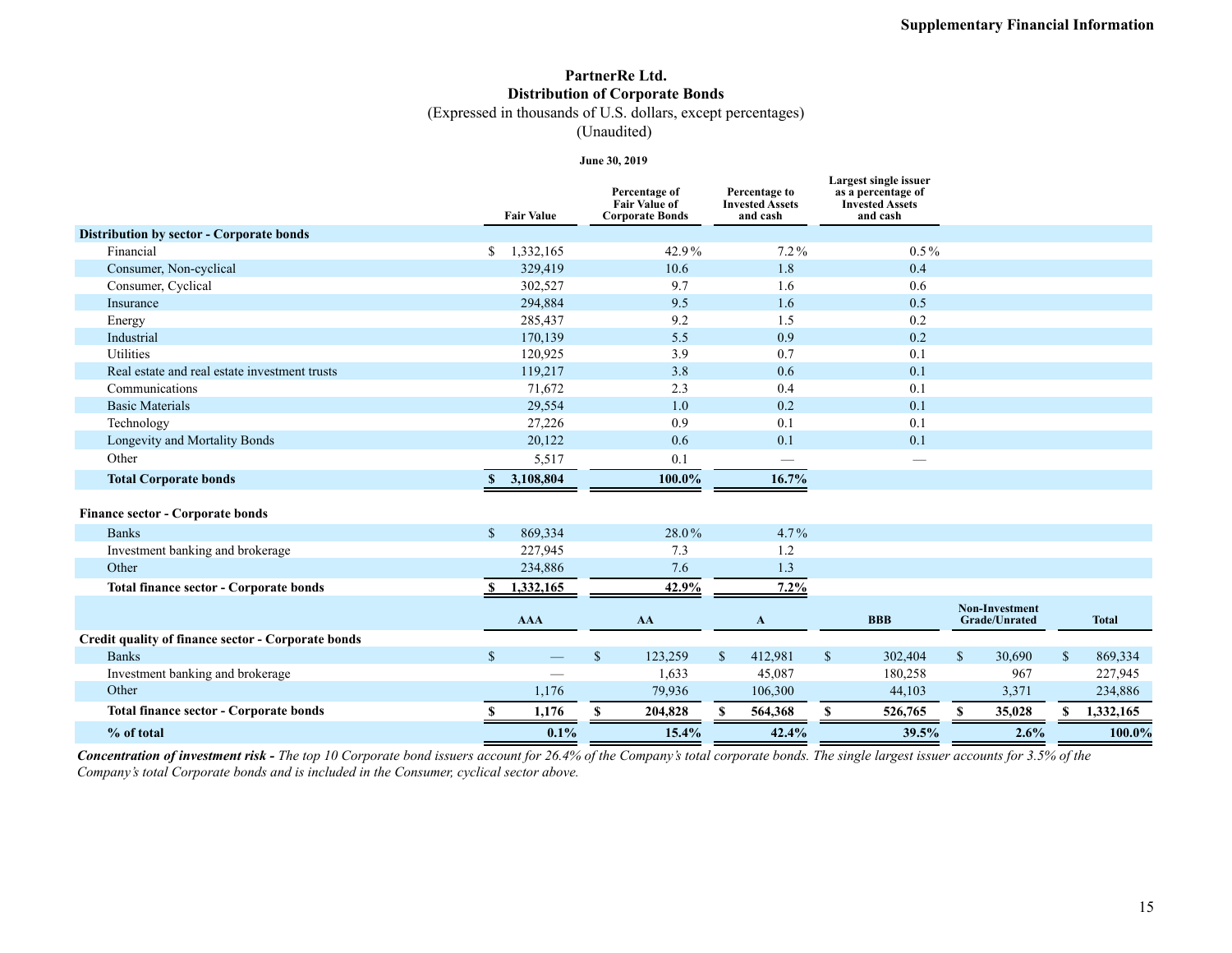#### **PartnerRe Ltd. Analysis of Non-Life Reserves (1)** (Expressed in thousands of U.S. dollars) (Unaudited)

|                                                             |          | As at and for the three months ended |               | As at and for the six months ended |              |               |               |               |
|-------------------------------------------------------------|----------|--------------------------------------|---------------|------------------------------------|--------------|---------------|---------------|---------------|
|                                                             |          | June 30, 2019                        |               | June 30, 2018                      |              | June 30, 2019 |               | June 30, 2018 |
| Reconciliation of beginning and ending non-life reserves:   |          |                                      |               |                                    |              |               |               |               |
| Gross liability at beginning of period                      | S.       | 9,792,272                            | <sup>S</sup>  | 10,007,011                         | -S           | 9,895,376     | <sup>\$</sup> | 10,102,172    |
| Reinsurance recoverable at beginning of period              |          | (783, 048)                           |               | (639, 865)                         |              | (850, 946)    |               | (719,998)     |
| Net liability at beginning of period                        |          | 9,009,224                            |               | 9,367,146                          |              | 9,044,430     |               | 9,382,174     |
| Net incurred losses related to:                             |          |                                      |               |                                    |              |               |               |               |
| Current year                                                |          | 852,771                              |               | 804,263                            |              | 1,575,884     |               | 1,427,287     |
| Prior years                                                 |          | 25,187                               |               | (21,378)                           |              | 14,517        |               | (55, 722)     |
|                                                             |          | 877,958                              |               | 782,885                            |              | 1,590,401     |               | 1,371,565     |
| Change in reserve agreement <sup>(2)</sup>                  |          |                                      |               |                                    |              |               |               | 6,572         |
| Net losses paid                                             |          | (766, 982)                           |               | (788, 470)                         |              | (1,515,222)   |               | (1,507,708)   |
| Effects of foreign exchange rate changes                    |          | (1,826)                              |               | (243, 419)                         |              | (1,235)       |               | (134, 461)    |
| Net liability at end of period                              |          | 9,118,374                            |               | 9,118,142                          |              | 9,118,374     |               | 9,118,142     |
| Reinsurance recoverable at end of period                    |          | 749,325                              |               | 591,144                            |              | 749,325       |               | 591,144       |
| Gross liability at end of period                            |          | 9,867,699                            | -S            | 9,709,286                          | - \$         | 9,867,699     | S             | 9,709,286     |
| Breakdown of gross liability at end of period:              |          |                                      |               |                                    |              |               |               |               |
| Case reserves                                               | S.       | 4,189,455                            | <sup>\$</sup> | 4,118,391                          | -S           | 4,189,455     | \$            | 4,118,391     |
| Additional case reserves                                    |          | 167,846                              |               | 170,978                            |              | 167,846       |               | 170,978       |
| Incurred but not reported reserves                          |          | 5,510,398                            |               | 5,419,917                          |              | 5,510,398     |               | 5,419,917     |
| Gross liability at end of period                            | <b>S</b> | 9,867,699                            | <sup>\$</sup> | 9,709,286                          | - \$         | 9,867,699     | <sup>S</sup>  | 9,709,286     |
| Gross liability at end of period by Non-life segment:       |          |                                      |               |                                    |              |               |               |               |
| P&C                                                         |          | 6,854,311                            |               | 6,896,265                          |              | 6,854,311     |               | 6,896,265     |
| Specialty                                                   |          | 3,013,388                            |               | 2,813,021                          |              | 3,013,388     |               | 2,813,021     |
| Gross liability at end of period                            |          | 9,867,699                            | <sup>S</sup>  | 9,709,286                          | $\mathbf{s}$ | 9,867,699     | $\mathbf{s}$  | 9,709,286     |
| Unrecognized time value of non-life reserves <sup>(3)</sup> | \$.      | 446,348                              | S             | 662,901                            | -S           | 446,348       | S             | 662,901       |

(1) Effective July 1, 2018, the executive management responsibility and reporting for U.S. health business was reallocated from the Life and Health to the P&C segment as part of an internal organizational change. As a resu *financial information for U.S. health business for 2019 and 2018 have been included in the Analysis of Non-life Reserves above with the impacted 2018 comparatives reclassified to conform to current presentation.* 

*(2) The change in reserve agreement in 2018 included \$7 million of loss development on AXA guaranteed reserves of approximately \$400 million which were commuted in the fourth quarter of 2018.*

(3) The unrecognized time value, or discount, is the difference between the undiscounted liability for non-life reserves recorded and the discounted amount of these reserves. This discount is calculated by applying appropr *rates by currency and duration to the underlying non-life reserves.*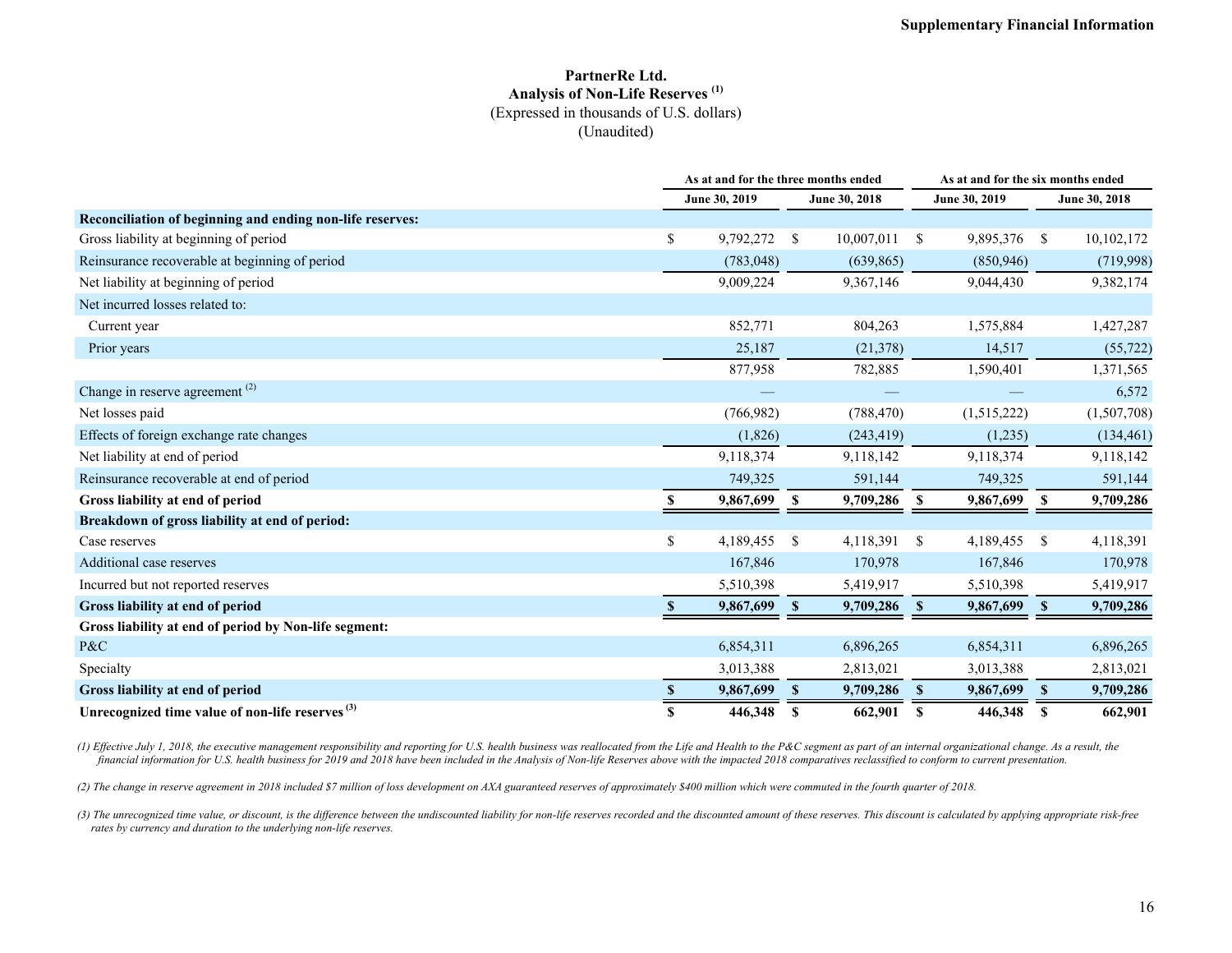#### **PartnerRe Ltd. Analysis of Life and Health Reserves (1)** (Expressed in thousands of U.S. dollars) (Unaudited)

|                                                                  | As at and for the three months ended |            |              |               |               | As at and for the six months ended |              |               |  |  |
|------------------------------------------------------------------|--------------------------------------|------------|--------------|---------------|---------------|------------------------------------|--------------|---------------|--|--|
|                                                                  | June 30, 2019                        |            |              | June 30, 2018 | June 30, 2019 |                                    |              | June 30, 2018 |  |  |
| Reconciliation of beginning and ending life and health reserves: |                                      |            |              |               |               |                                    |              |               |  |  |
| Gross liability at beginning of period                           | $\mathbb{S}$                         | 2,259,134  | <sup>S</sup> | 2,178,110 \$  |               | 2,198,080                          | <sup>S</sup> | 2,098,759     |  |  |
| Reinsurance recoverable at beginning of period                   |                                      | (11, 732)  |              | (9,716)       |               | (11, 829)                          |              | (9, 287)      |  |  |
| Net liability at beginning of period                             |                                      | 2,247,402  |              | 2,168,394     |               | 2,186,251                          |              | 2,089,472     |  |  |
| Net incurred losses                                              |                                      | 334,746    |              | 256,709       |               | 614,086                            |              | 496,924       |  |  |
| Net losses paid                                                  |                                      | (275, 219) |              | (210, 858)    |               | (508, 217)                         |              | (422, 445)    |  |  |
| Effects of foreign exchange rate changes                         |                                      | (6, 452)   |              | (115, 131)    |               | 8,357                              |              | (64, 837)     |  |  |
| Net liability at end of period                                   |                                      | 2,300,477  |              | 2,099,114     |               | 2,300,477                          |              | 2,099,114     |  |  |
| Reinsurance recoverable at end of period                         |                                      | 11,705     |              | 15,315        |               | 11,705                             |              | 15,315        |  |  |
| Gross liability at end of period                                 |                                      | 2,312,182  |              | 2,114,429     |               | 2,312,182                          |              | 2,114,429     |  |  |
| Life value in force $^{(2)}$                                     | \$                                   | 333,500    | S            | 331,000       | - SS          | 333,500                            | -S           | 331,000       |  |  |

*(1) Effective July 1, 2018, the executive management responsibility and reporting for U.S. health business was reallocated from the Life and Health to the P&C segment as part of an internal organizational change. As a result, the financial information for U.S. health business for 2019 and 2018 have been included in the Analysis of Non-life Reserves with the impacted 2018 comparatives reclassified to conform to current presentation.* 

*(2) The life value in force (Life VIF) is the present value of the profits that will emerge from life policies over time and is comprised of the present value of future after-tax profits, and takes into consideration the cost of capital. The Company's Life VIF is calculated on a going concern basis and is the sum of (i) present value of future profits on a U.S. GAAP basis which represents the net present value of projected after-tax cash flows based on Life reserves, net of deferred acquisition costs and gross of value of business acquired; (ii) cost of non-hedgeable risks; (iii) frictional costs; (iv) time value of options and guarantees; and (v) cost of non-economic excess encumbered capital.*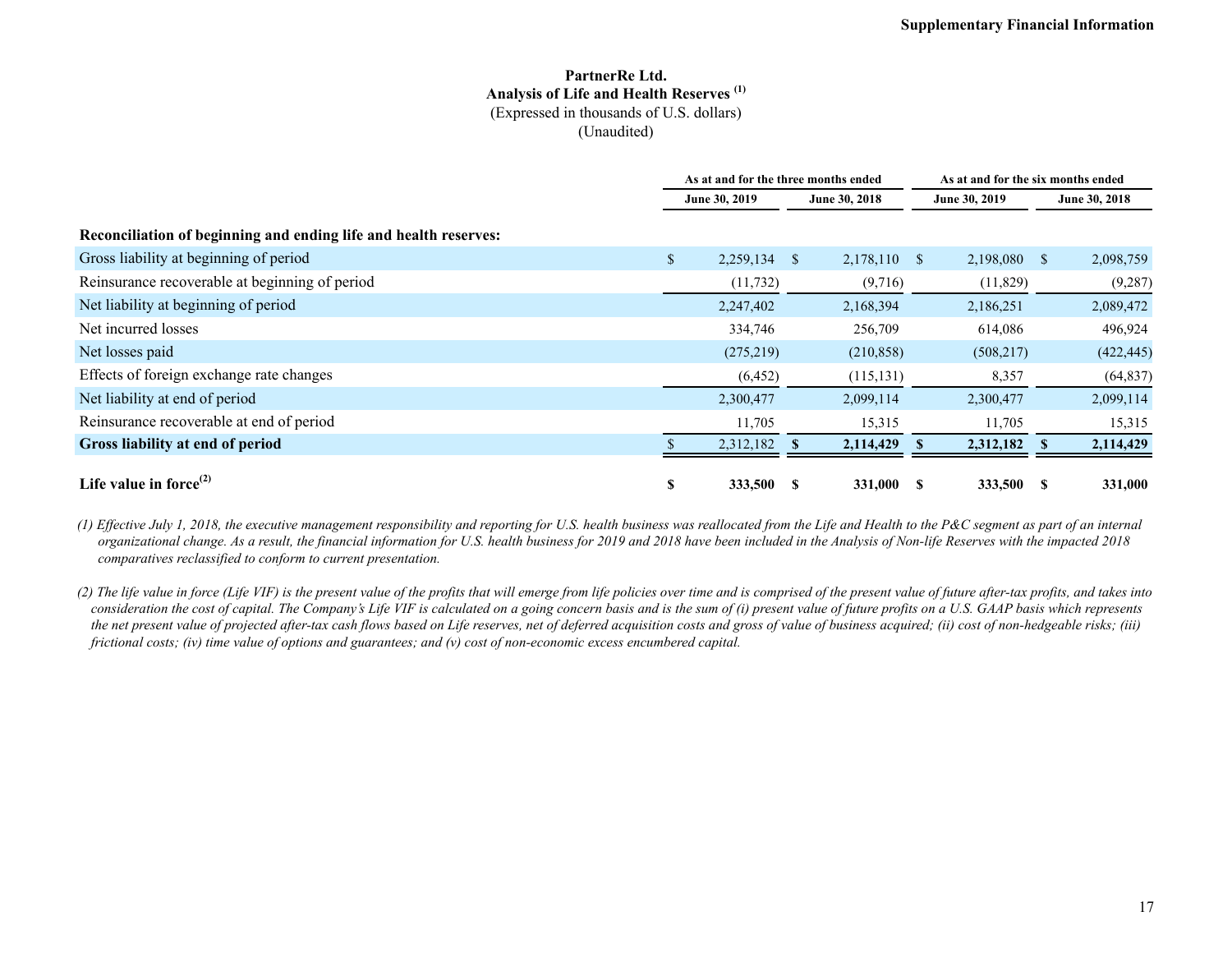#### **PartnerRe Ltd. Natural Catastrophe Probable Maximum Losses (PMLs)** (Expressed in millions of U.S. dollars) (Unaudited)

#### **Single occurrence estimated net PML exposure**

|                         |            | June 30, 2019          |        |                                                         |  |  |  |  |
|-------------------------|------------|------------------------|--------|---------------------------------------------------------|--|--|--|--|
| Zone                    | Peril      | $1-in-250$<br>year PML |        | $1$ -in-500<br>year PML<br>(Earthquake)<br>perils only) |  |  |  |  |
| U.S. Northeast          | Hurricane  | \$                     | 750    |                                                         |  |  |  |  |
| U.S. Gulf Coast         | Hurricane  |                        | 723    |                                                         |  |  |  |  |
| U.S. Southeast          | Hurricane  |                        | 675    |                                                         |  |  |  |  |
| Caribbean               | Hurricane  |                        | 203    |                                                         |  |  |  |  |
| Europe                  | Windstorm  |                        | 405    |                                                         |  |  |  |  |
| Japan                   | Typhoon    |                        | 257    |                                                         |  |  |  |  |
| California              | Earthquake |                        | 675 \$ | 1,000                                                   |  |  |  |  |
| Japan                   | Earthquake |                        | 380    | 439                                                     |  |  |  |  |
| Australia               | Earthquake |                        | 246    | 326                                                     |  |  |  |  |
| New Zealand             | Earthquake |                        | 197    | 291                                                     |  |  |  |  |
| <b>British Columbia</b> | Earthquake |                        | 161    | 308                                                     |  |  |  |  |

*The PML estimates are pre-tax and net of retrocession and reinstatement premiums. The peril zones in this disclosure are major peril zones for the industry. The Company has exposures in other peril zones that can potentially generate losses greater than the PML estimates in this disclosure.*

*For more information regarding cautionary language related to the Natural Catastrophe PML disclosure and the forward-looking statements, as well as uncertainties and limitations associated with certain assumptions and the methodology used, refer to the Company's natural catastrophe PML information and definitions in the Company's Annual Report on Form 20-F for the year ended December 31, 2018 (see Risk Management—Natural Catastrophe PML in Item 4 of the 20-F).*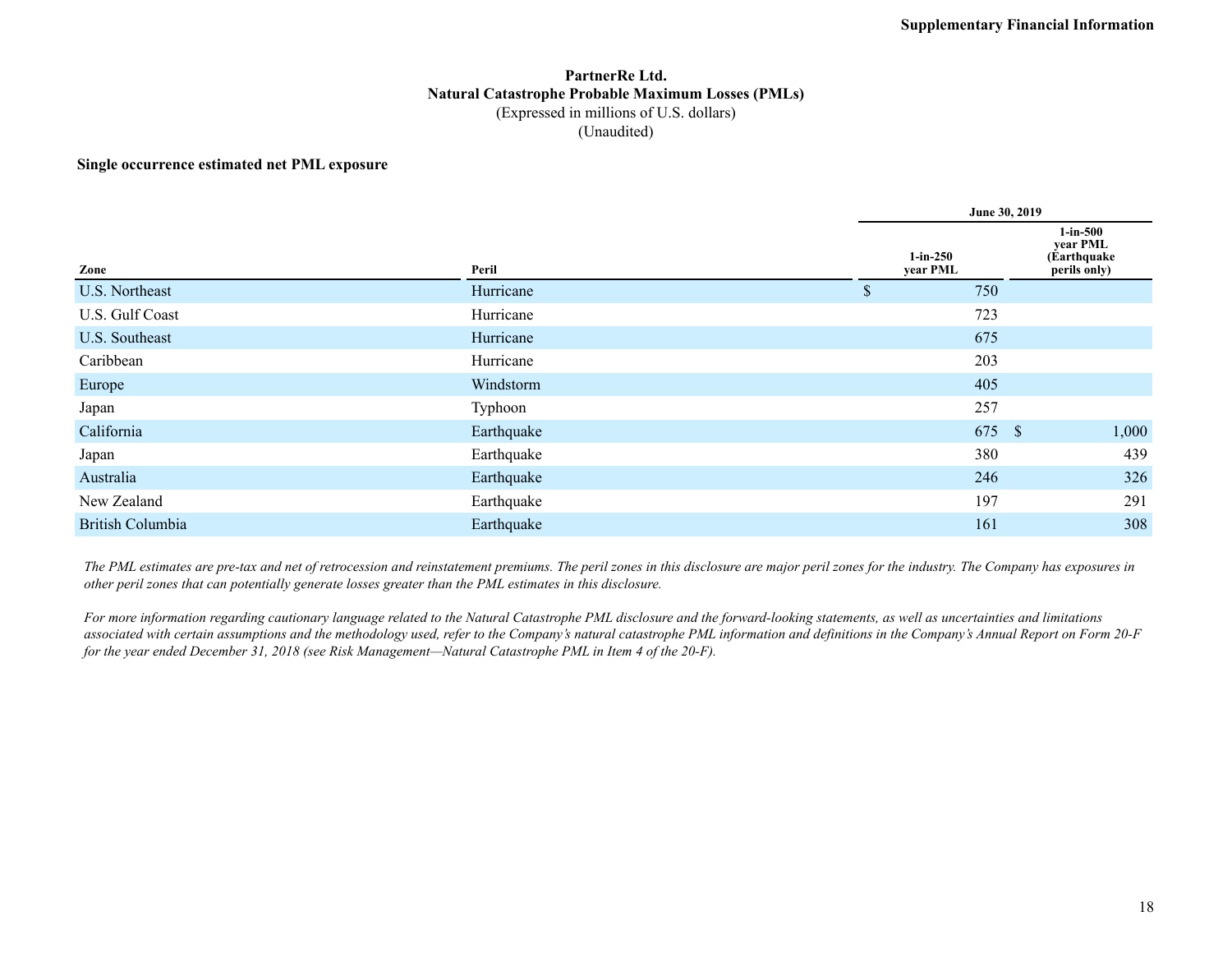### **PartnerRe Ltd. Return on Common Shareholder's Equity (ROE)**

(Expressed in thousands of U.S. dollars, except percentages)

(Unaudited)

|                                            | For the three months ended |                    |               |                    |                      | For the six months ended |               |                    |  |  |  |
|--------------------------------------------|----------------------------|--------------------|---------------|--------------------|----------------------|--------------------------|---------------|--------------------|--|--|--|
|                                            | June 30, 2019              |                    | June 30, 2018 |                    | <b>June 30, 2019</b> |                          | June 30, 2018 |                    |  |  |  |
|                                            |                            | ROE <sup>(1)</sup> |               | ROE <sup>(1)</sup> |                      | ROE <sup>(1)</sup>       |               | ROE <sup>(1)</sup> |  |  |  |
| Net income available to common shareholder | 285,041                    | $17.8\%$           | 124.714       | 8.4%               | 781,973              | 25.3%                    | 4.964         | 0.2%               |  |  |  |

*(1) ROE is calculated as net income or loss attributable to common shareholder divided by average common shareholder's equity, annualized for the period. The following is the average common shareholder's equity calculated using the sum of the beginning of period and end of period common shareholder's equity divided by two.*

|                                                    | For the three months ended |           |                      |           |                      | For the six months ended |                      |           |  |
|----------------------------------------------------|----------------------------|-----------|----------------------|-----------|----------------------|--------------------------|----------------------|-----------|--|
| Calculation of average common shareholder's equity | June 30, 2019              |           | <b>June 30, 2018</b> |           | <b>June 30, 2019</b> |                          | <b>June 30, 2018</b> |           |  |
| Beginning of period common shareholder's equity    |                            | 6,272,935 |                      | 5,857,007 |                      | 5,812,287                |                      | 6,040,885 |  |
| End of period common shareholder's equity          |                            | 6.550.204 |                      | 5.955.882 |                      | $6,550,204$ \$           |                      | 5,955,882 |  |
| Average common shareholder's equity                |                            | 6,411,570 |                      | 5,906,445 |                      | 6, 181, 246              |                      | 5,998,384 |  |